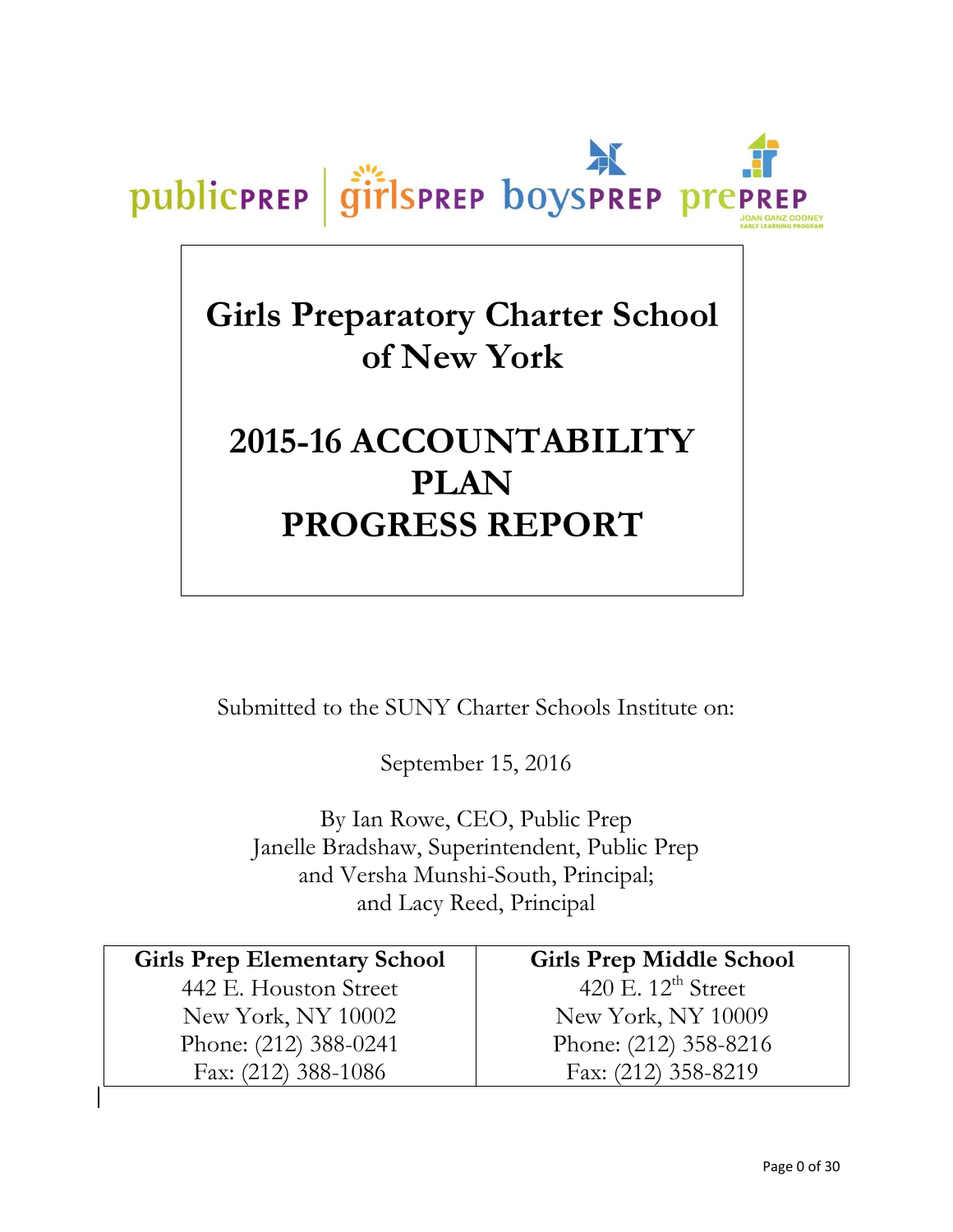Girls Preparatory Charter School of New York 2015-16 Accountability Plan Progress Report Page 1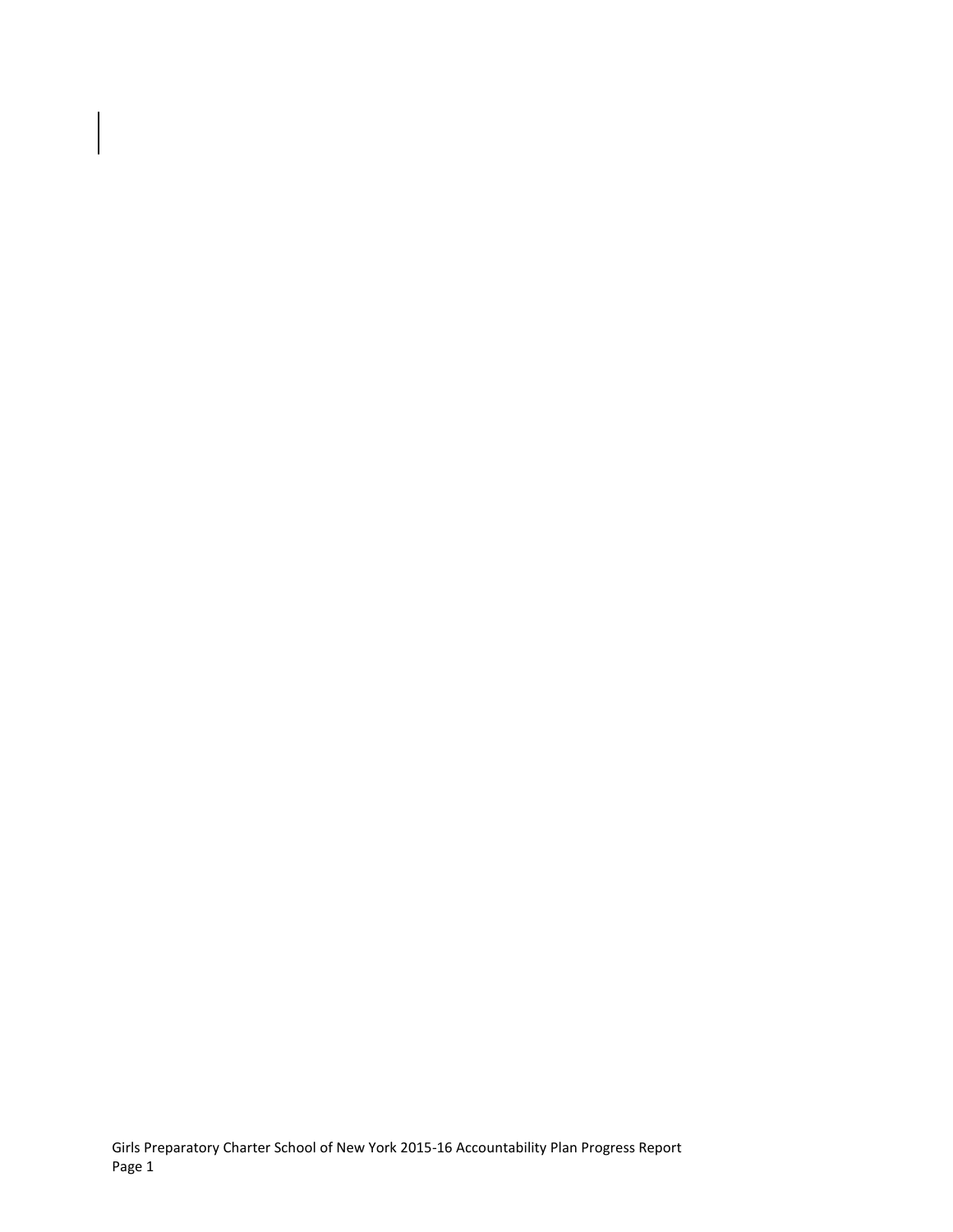Andrew Martin and Kasimieir Smith prepared the 2015-16 Accountability Plan Progress Report on behalf of Public Prep Academies' board of trustees:

| <b>Trustee Full Name</b> | <b>Board Affiliation</b>                                    |
|--------------------------|-------------------------------------------------------------|
| H. Melvin Ming           | <b>Public Preparatory Academies</b>                         |
| Laura Weil               | <b>Public Preparatory Academies</b>                         |
| Lauren Frank             | <b>Public Preparatory Academies</b>                         |
| Mary Claire Ryan         | <b>Public Preparatory Academies</b>                         |
| Nicole Kail Greene       | <b>Public Preparatory Academies</b>                         |
| Nicole Pullen Ross       | <b>Public Preparatory Academies</b>                         |
| R. Boykin Curry          | <b>Public Preparatory Academies</b>                         |
| Ramsey Lyons             | <b>Public Preparatory Academies</b>                         |
| Bryan Lawrence           | <b>Public Preparatory Network</b>                           |
| Dominique Schulte        | <b>Public Preparatory Network</b>                           |
| <b>Gregory Jones</b>     | <b>Public Preparatory Network</b>                           |
| Margery Mayer            | <b>Public Preparatory Network</b>                           |
| Mark Diker               | <b>Public Preparatory Network</b>                           |
| Philip O. Brandes        | <b>Public Preparatory Network</b>                           |
| <b>Eric Grannis</b>      | Public Preparatory Network and Public Preparatory Academies |
| Paul A. Vermylen, Jr.    | Public Preparatory Network and Public Preparatory Academies |

Lacy Reed has served as Principal of Girls Preparatory Charter School of New York (grades 5-8) since July 2015.

Versha Munshi-South served as resident Principal of Girls Preparatory Charter School of New York (grades K-4) in 2012-13, and assumed the full duties of Principal in July 2013.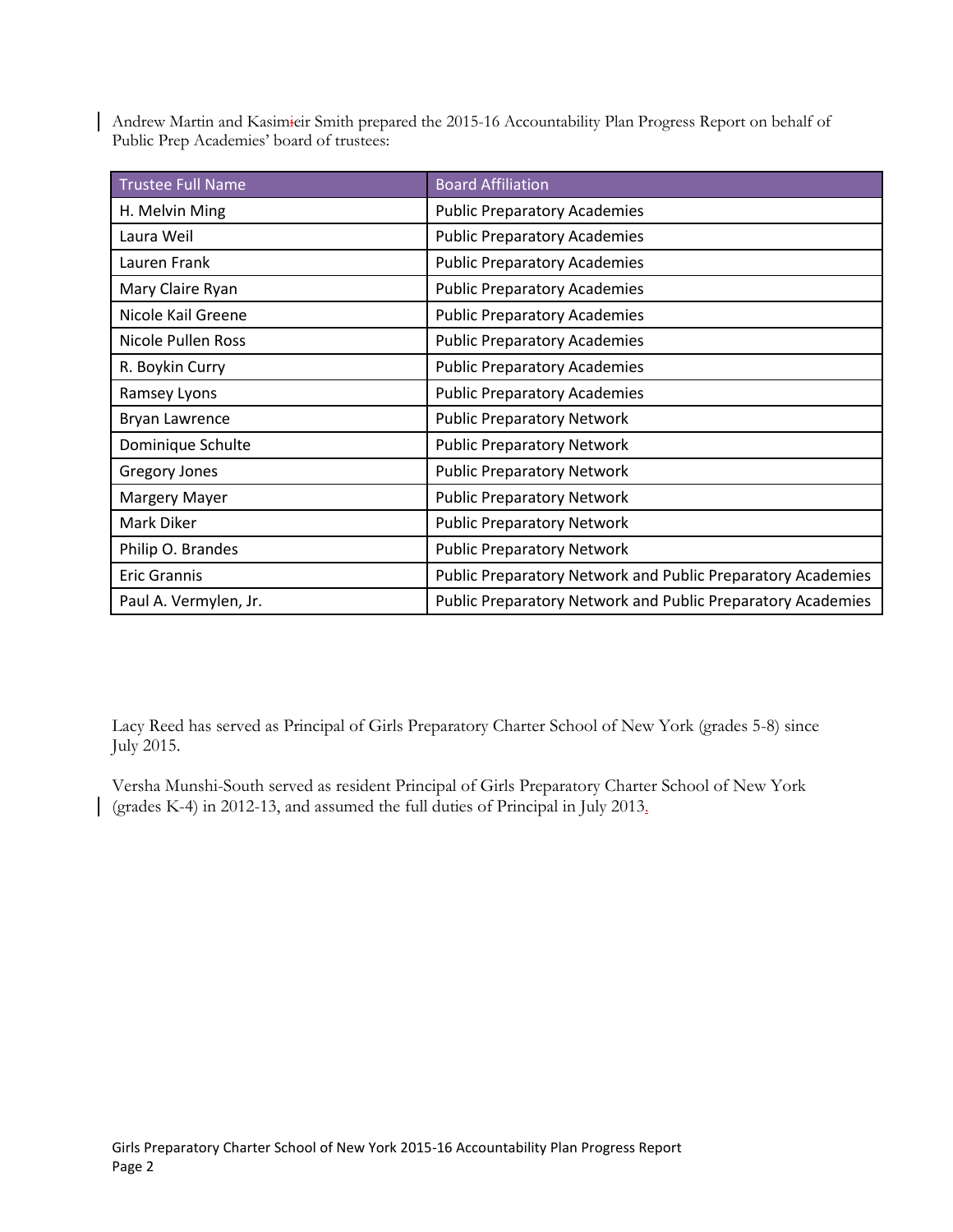# **INTRODUCTION**

Girls Prep Lower East Side Elementary is the first all-girls charter school in New York City. It was founded in 2005 and serves grades K-4.

Girls Prep Lower East Side is part of the Public Prep Network. Public Prep is a nonprofit organization that develops high-quality Universal Pre-Kindergarten and single-sex elementary and middle public schools that pursue excellence through continuous learning and evidence-based instruction. Our model is designed to empower each student to build strong character, demonstrate critical thinking, possess a core body of knowledge and be on a predictive path to earn a degree from a four-year university.

Our model recognizes the significance of starting early in building the self-expectation in students that they will attend and complete college and of providing a strong foundation to help get them there. Our content-rich interdisciplinary curriculum ensures students obtain knowledge, skills, and vocabulary related to English Language Arts, mathematics, history, geography, science, foreign language, and the arts. Furthermore, our schools aim to develop our students' work habits and individual talents by integrating the visual arts, music, and athletics into our curriculum.

Everything we do is designed to ensure students are prepared to graduate into New York City's top performing independent, parochial, and public schools in order to ensure they continue along the path to college completion.

Our core values are scholarship, merit, sisterhood and responsibility.

| School<br>Year | K  | 1  | 2  | 3  | 4  | 5  | 6  | 7  | 8  | 9 | 10 | 11 | 12 | Total |
|----------------|----|----|----|----|----|----|----|----|----|---|----|----|----|-------|
| 2010-11        | 48 | 50 | 50 | 50 | 52 | 58 | 44 |    |    |   |    |    |    | 352   |
| 2011-12        | 72 | 73 | 50 | 51 | 47 | 48 | 70 | 49 |    |   |    |    |    | 460   |
| 2012-13        | 75 | 71 | 74 | 50 | 51 | 52 | 50 | 68 | 47 |   |    |    |    | 538   |
| 2013-14        | 68 | 78 | 69 | 71 | 49 | 50 | 53 | 46 | 65 |   |    |    |    | 549   |
| 2014-15        | 70 | 74 | 71 | 71 | 71 | 68 | 49 | 47 | 41 |   |    |    |    | 562   |
| 2015-16        | 63 | 73 | 68 | 69 | 71 | 78 | 65 | 45 | 44 |   |    |    |    | 576   |

# **School Enrollment by Grade Level and School Year**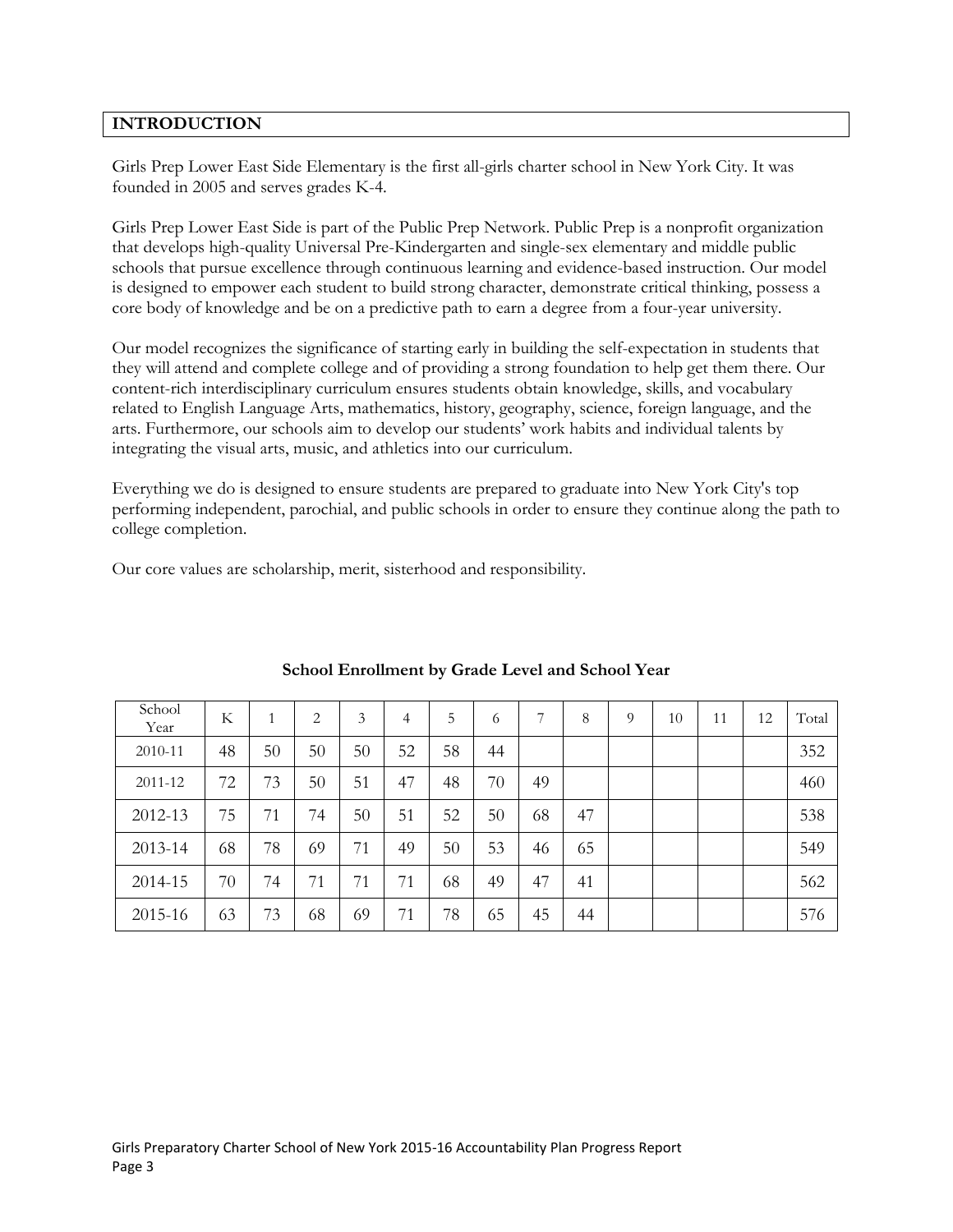# **ENGLISH LANGUAGE ARTS**

## **Goal 1: English Language Arts**

Students will become proficient readers of the English language.

## **Background**

GPCSNY uses balanced literacy approach in conjunction with the Common Core State Standards (CCSS) as a foundation for planning and instruction. Each integrated literacy block is approximately 110 minutes long at the elementary school and 90 minutes long at the middle school and includes both reading and writing instruction and practice opportunities. Teachers use a lesson format that follows a predictable structure – Warm-Up, Teach, guided practice, Independent Practice, Connect – so that students know what to expect and what is expected of them at each part of the lesson.

GPCSNY students gain the benefits of the workshop model by learning to communicate in a positive and collaborative climate, apply knowledge through meaningful communication about what they have read, self-monitor through independent reading goals, and practice and master skills and standards by incorporating teacher and student feedback.

Teachers are trained and expected to monitor literacy growth using Fountas & Pinnell Guided Reading Program and Complete Writing Series and writing diagnostic tied to the units of instruction. Teachers also use regular unit assessments in grades 2-5 to monitor student performance and progress.

Assessment tools like the NWEA MAP assessment and unit assessments are used strategically by the principals, department chairs, reading specialists, and our network-level Chief Data and Accountability Officer to ensure that immediate re-teach and intervention of ELA skills is incorporated into the daily plans, as well as six week intervention plans. Additionally, the ongoing data informs our RTI (response to intervention) process, a network wide model that targets students for enrichment and/or intervention.

While GPCSNY is committed to incorporating the programs that build strong foundations and embed higher order critical thinking, we also ensure rigor and high academic expectations through standardization and structure. For example, we have developed standardized practices for grading and evaluating student work as well as for small group instruction and Response to Intervention process and criteria. We also adopt standard best practices from our sister school Girls Prep Bronx Charter School on an on-going basis.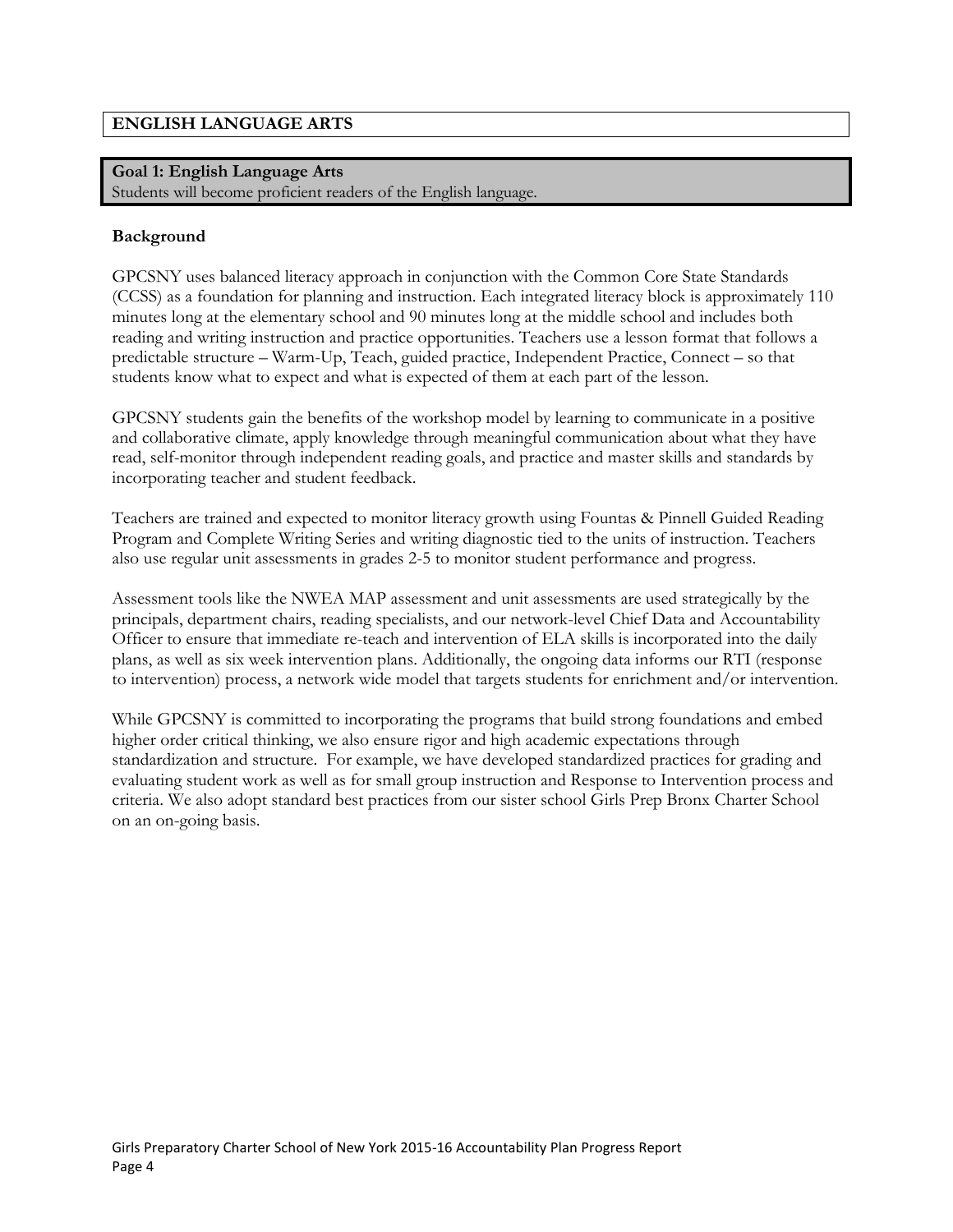**Goal 1: Absolute Measure** Each year, 75 percent of all tested students enrolled in at least their second year will perform at proficiency on the New York State English language arts examination for grades 3-8.

## **Method**

The school administered the New York State Testing Program English language arts assessment to students in 3rd through 8th grade in April 2016. Each student's raw score has been converted to a gradespecific scaled score and a performance level.

The table below summarizes participation information for this year's test administration. The table indicates total enrollment and total number of students tested. It also provides a detailed breakdown of those students excluded from the exam. Note that this table includes all students according to grade level, even if they have not enrolled in at least their second year.

| Grade | Total  |     | <b>Not Tested</b> | Total  |          |
|-------|--------|-----|-------------------|--------|----------|
|       | Tested | IEP | ELL               | Absent | Enrolled |
| 3     | 69     |     |                   |        | 69       |
|       | 71     |     |                   |        |          |
|       | 78     |     |                   |        | 78       |
|       | 65     |     |                   |        | 65       |
|       | 45     |     |                   |        | 45       |
| 8     | 44     |     |                   |        | 44       |
| All   | 372    |     |                   |        | 372      |

## **2015-16 State English Language Arts Exam Number of Students Tested and Not Tested**

#### **Results**

55% of Girls Prep students enrolled in at least their second year were proficient on the NYS English language arts examination.

|        |         | All Students     | Enrolled in at least their Second Year |               |  |
|--------|---------|------------------|----------------------------------------|---------------|--|
| Grades | Percent | Number<br>Tested | Percent                                | Number Tested |  |
|        | 51%     | 69               | 49%                                    | 57            |  |
|        | 54%     | 71               | 43%                                    | 55            |  |
|        | 58%     | 78               | $67\%$                                 | 51            |  |
|        | 42%     | 65               | 47%                                    | 49            |  |
|        | 53%     | 45               | 53%                                    | 45            |  |
| 8      | $61\%$  | 44               | 63%                                    | 43            |  |
| All    | 53%     | 372              | 55%                                    | 300           |  |

# **Performance on 2015-16 State English Language Arts Exam By All Students and Students Enrolled in At Least Their Second Year**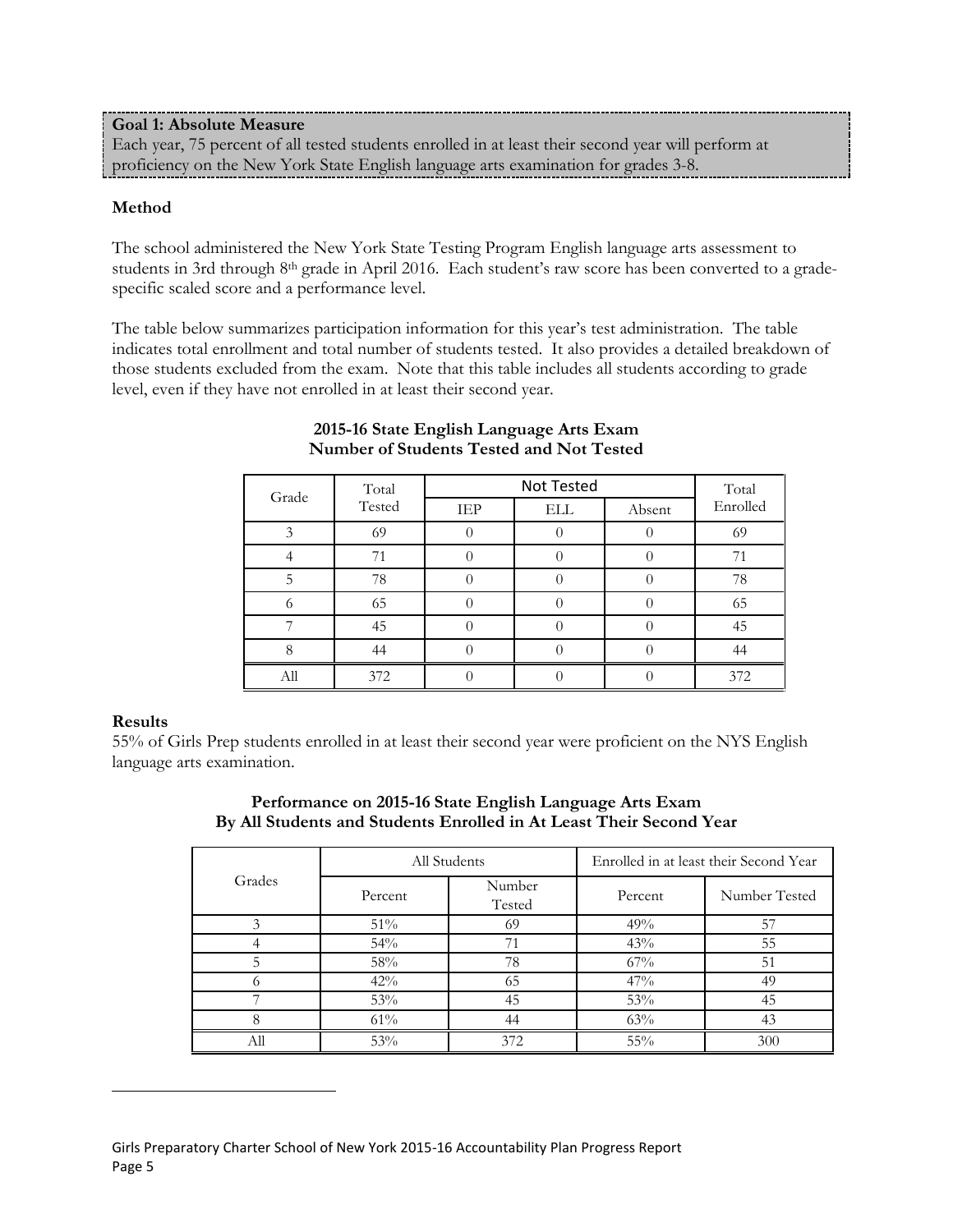## **Evaluation**

Girls Prep did not meet the accountability measure of 75 percent of students enrolled in at least their second year achieving proficiency. However, as the data in the following sections demonstrates, Girls Prep students made growth since 2012-13, and also outperformed students in their host district. Accordingly, we believe the data indicates that Girls Prep is on a predictive path to meeting the goal of 75 percent proficiency in the future.

## **Additional Evidence**

The below table indicates that the percentage of students in at least their second year achieving proficiency increased by 16% from 2014-15 to 2015-16.

|       |         | Percent of Students Enrolled in At Least Their Second Year Achieving Proficiency |         |                  |         |                  |         |                  |  |  |  |  |
|-------|---------|----------------------------------------------------------------------------------|---------|------------------|---------|------------------|---------|------------------|--|--|--|--|
| Grade | 2012-13 |                                                                                  |         | 2013-14          |         | 2014-15          |         | 2015-16          |  |  |  |  |
|       | Percent | Number<br>Tested                                                                 | Percent | Number<br>Tested | Percent | Number<br>Tested | Percent | Number<br>Tested |  |  |  |  |
| 3     | 26%     | 42                                                                               | 52%     | 63               | 36%     | 56               | 49%     | 57               |  |  |  |  |
| 4     | 31%     | 48                                                                               | 26%     | 42               | 50%     | 58               | 43%     | 55               |  |  |  |  |
| 5     | 28%     | 43                                                                               | 59%     | 32               | 23%     | 35               | 67%     | 51               |  |  |  |  |
| 6     | 47%     | 45                                                                               | 27%     | 41               | 36%     | 36               | 47%     | 49               |  |  |  |  |
| 7     | 45%     | 56                                                                               | 44%     | 45               | 32%     | 47               | 53%     | 45               |  |  |  |  |
| 8     | 27%     | 44                                                                               | 38%     | 64               | 56%     | 41               | 63%     | 43               |  |  |  |  |
| All   | 35%     | 278                                                                              | 41%     | 287              | 39%     | 273              | 55%     | 300              |  |  |  |  |

# **English Language Arts Performance by Grade Level and School Year**

**Goal 1: Absolute Measure** Each year, the school's aggregate Performance Level Index (PLI) on the State English language arts exam will meet the Annual Measurable Objective (AMO) set forth in the state's NCLB accountability system.

# **Method**

The federal No Child Left Behind law holds schools accountable for making annual yearly progress towards enabling all students to be proficient. As a result, the state sets an AMO each year to determine if schools are making satisfactory progress toward the goal of proficiency in the state's learning standards in English language arts. To achieve this measure, all tested students must have a Performance Level Index (PLI) value that equals or exceeds the 2015-16 English language arts AMO of 89. The PLI is calculated by adding the sum of the percent of all tested students at Levels 2 through 4 with the sum of the percent of all tested students at Levels 3 and 4. Thus, the highest possible PLI is 200.<sup>1</sup>

  $^1$  In contrast to SED's Performance Index, the PLI does not account for year-to-year growth toward proficiency.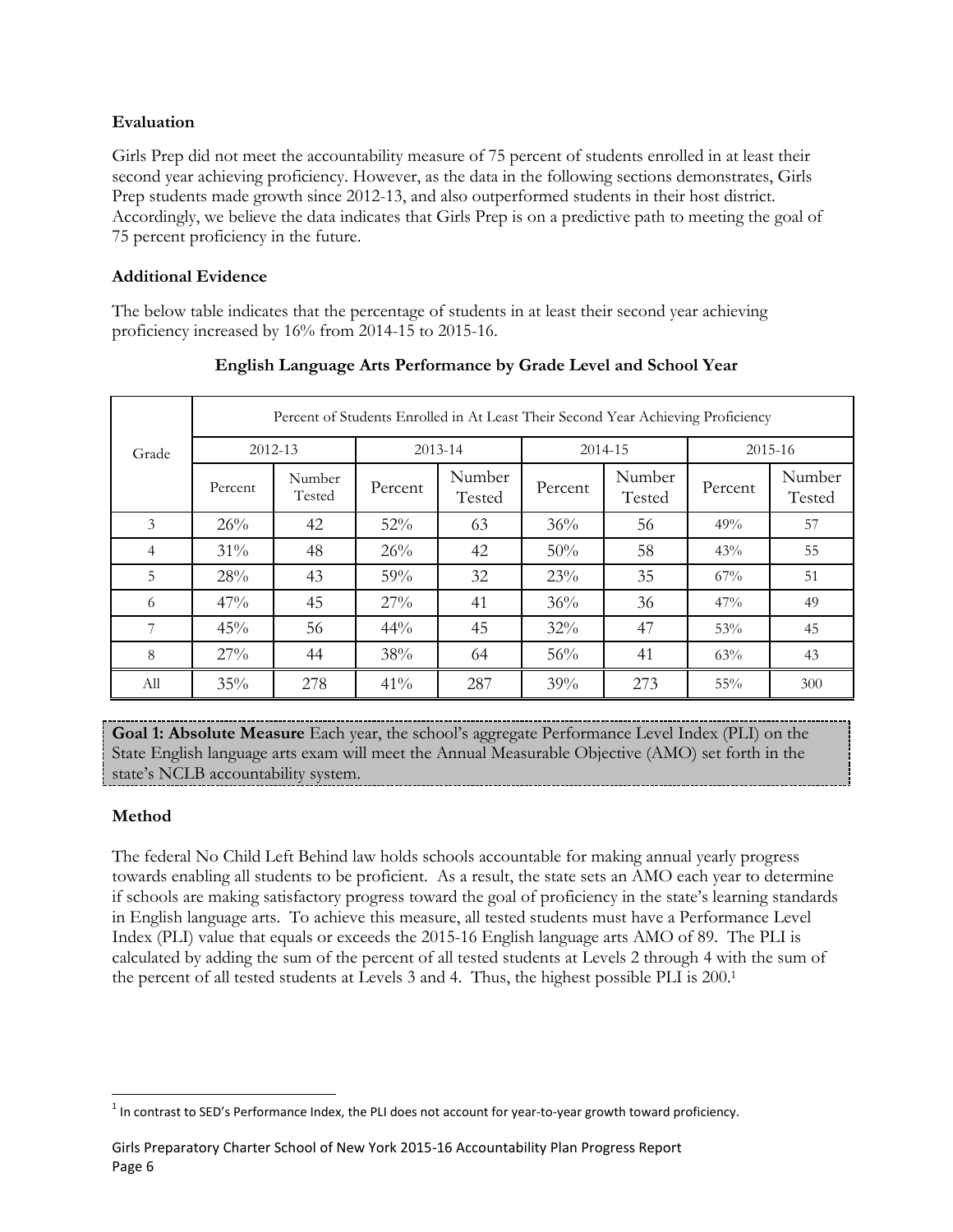#### **Results**

GPCSNY's performance index for English language arts was 144 in the 2015-16 school year. This exceeds the AMO of 89.

| Number in |         | Percent of Students at Each Performance Level |     |  |     |  |     |          |     |  |  |
|-----------|---------|-----------------------------------------------|-----|--|-----|--|-----|----------|-----|--|--|
| Cohort    | Level 1 | Level 2<br>Level 3<br>Level 4                 |     |  |     |  |     |          |     |  |  |
| 372       | $10\%$  |                                               | 38% |  | 43% |  | 10% |          |     |  |  |
|           |         |                                               |     |  |     |  |     |          |     |  |  |
|           | PI      | $=$                                           | 38  |  | 43  |  | 10  | $=$      | 91  |  |  |
|           |         |                                               |     |  | 43  |  | 10  | $\equiv$ | 53  |  |  |
|           |         |                                               |     |  |     |  | PЫ  | $=$      | 144 |  |  |

|  |  | English Language Arts 2015-16 Performance Level Index (PLI) |  |  |
|--|--|-------------------------------------------------------------|--|--|
|  |  |                                                             |  |  |

#### **Evaluation**

GPCSNY exceeded the Annual Measurable Objective by 55 points in 2015-16.

#### **Goal 1: Comparative Measure**

Each year, the percent of all tested students who are enrolled in at least their second year and performing at proficiency on the state English language arts exam will be greater than that of all students in the same tested grades in the local school district.

## **Method**

A school compares tested students enrolled in at least their second year to all tested students in the surrounding public school district. Comparisons are between the results for each grade in which the school had tested students in at least their second year at the school and the total result for all students at the corresponding grades in the school district. 2

#### **Results**

l

Students enrolled in at least their second year at Girls Prep outperformed those in their host district, NYC Community District 1.

|       |         | Percent of Students at Proficiency                       |                         |               |  |  |
|-------|---------|----------------------------------------------------------|-------------------------|---------------|--|--|
| Grade |         | Charter School Students In At Least 2 <sup>nd</sup> Year | All District 1 Students |               |  |  |
|       | Percent | Number Tested                                            | Percent                 | Number Tested |  |  |
|       | 49%     | 57                                                       | 48%                     | 739           |  |  |
|       | 43%     | 55                                                       | 41%                     | 348           |  |  |
| 5     | 67%     | 51                                                       | 41%                     | 755           |  |  |
|       | 47%     | 49                                                       | 42%                     | 789           |  |  |
|       | 53%     | 45                                                       | 42%                     |               |  |  |
|       | 63%     | 43                                                       | 41%                     | 747           |  |  |
| All   | 55%     | 300                                                      | 43%                     | 4,155         |  |  |

#### **2015-16 State English Language Arts Exam Charter School and District Performance by Grade Level**

 $^2$  Schools can acquire these data when the New York State Education Department releases its Access database containing grade level ELA and math test results for all schools and districts statewide. The NYSED announces the release of the data on its News [Release webpage.](http://www.oms.nysed.gov/press/)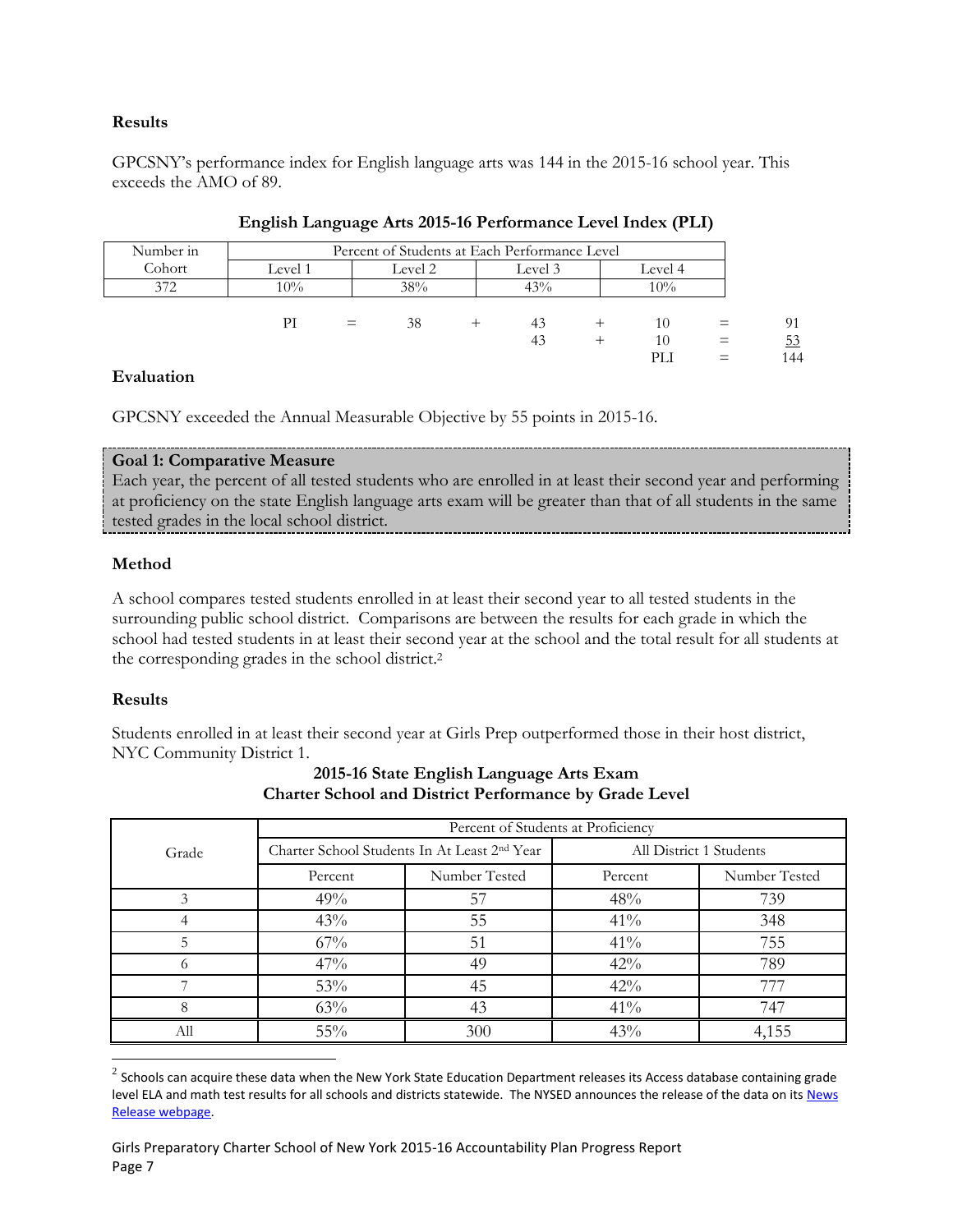# **Evaluation**

Girls Prep did met the accountability measure requiring that the proportion of all students who are enrolled in at least their second year and performing at proficiency on the state English language arts exam be greater than that of all students in the same tested grades in the local school district.

## **Additional Evidence**

The below table demonstrates that Girls Prep students have outperformed the students of the school's host district, District 1, in three of the last 4 years.

|       |               | Percent of Students Enrolled in at Least their Second Year Who Are at Proficiency Compared to Local<br>District Students |               |          |               |          |               |          |  |  |  |  |
|-------|---------------|--------------------------------------------------------------------------------------------------------------------------|---------------|----------|---------------|----------|---------------|----------|--|--|--|--|
| Grade | $2012 - 13$   |                                                                                                                          | 2013-14       |          | 2014-15       |          | 2015-16       |          |  |  |  |  |
|       | Girls<br>Prep | District                                                                                                                 | Girls<br>Prep | District | Girls<br>Prep | District | Girls<br>Prep | District |  |  |  |  |
| 3     | 26%           | 34%                                                                                                                      | 52%           | 36%      | 38%           | 38%      | 49%           | 48%      |  |  |  |  |
| 4     | 31%           | 35%                                                                                                                      | 26%           | 40%      | 36%           | 36%      | 43%           | 41%      |  |  |  |  |
| 5     | 28%           | 31%                                                                                                                      | 59%           | 34%      | 39%           | 39%      | 67%           | 41%      |  |  |  |  |
| 6     | 47%           | 34%                                                                                                                      | 27%           | 35%      | 38%           | 38%      | 47%           | 42%      |  |  |  |  |
| 7     | 45%           | 31%                                                                                                                      | $44\%$        | $41\%$   | 36%           | 36%      | 53%           | 42%      |  |  |  |  |
| 8     | 27%           | 34%                                                                                                                      | 38%           | 38%      | 43%           | 43%      | 63%           | 41%      |  |  |  |  |
| All   | 35%           | 33%                                                                                                                      | $41\%$        | 37%      | 38%           | 40%      | 55%           | 43%      |  |  |  |  |

## **English Language Arts Performance of Charter School and Local District by Grade Level and School Year**

# **Goal 1: Comparative Measure**

Each year, the school will exceed its predicted level of performance on the state English language arts exam by an Effect Size of 0.3 or above (performing higher than expected to a small degree) according to a regression analysis controlling for students eligible for economically disadvantaged students among all public schools in New York State.<sup>3</sup>

# **Method**

The Charter Schools Institute conducts a Comparative Performance Analysis, which compares the school's performance to demographically similar public schools state-wide. The Institute uses a regression analysis to control for the percentage of economically disadvantaged students among all public schools in New York State. The Institute compares the school's actual performance to the predicted performance of public schools with a similar economically disadvantaged percentage. The difference between the schools' actual and predicted performance, relative to other schools with similar economically disadvantaged statistics, produces an Effect Size. An Effect Size of 0.3 or performing higher than expected to a small degree is the requirement for achieving this measure.

<sup>3</sup> The Institute will continue using *economically disadvantaged* instead of *eligibility for free lunch* as the demographic variable in 2013-14. Schools should report previous year's results using reported free-lunch statistics.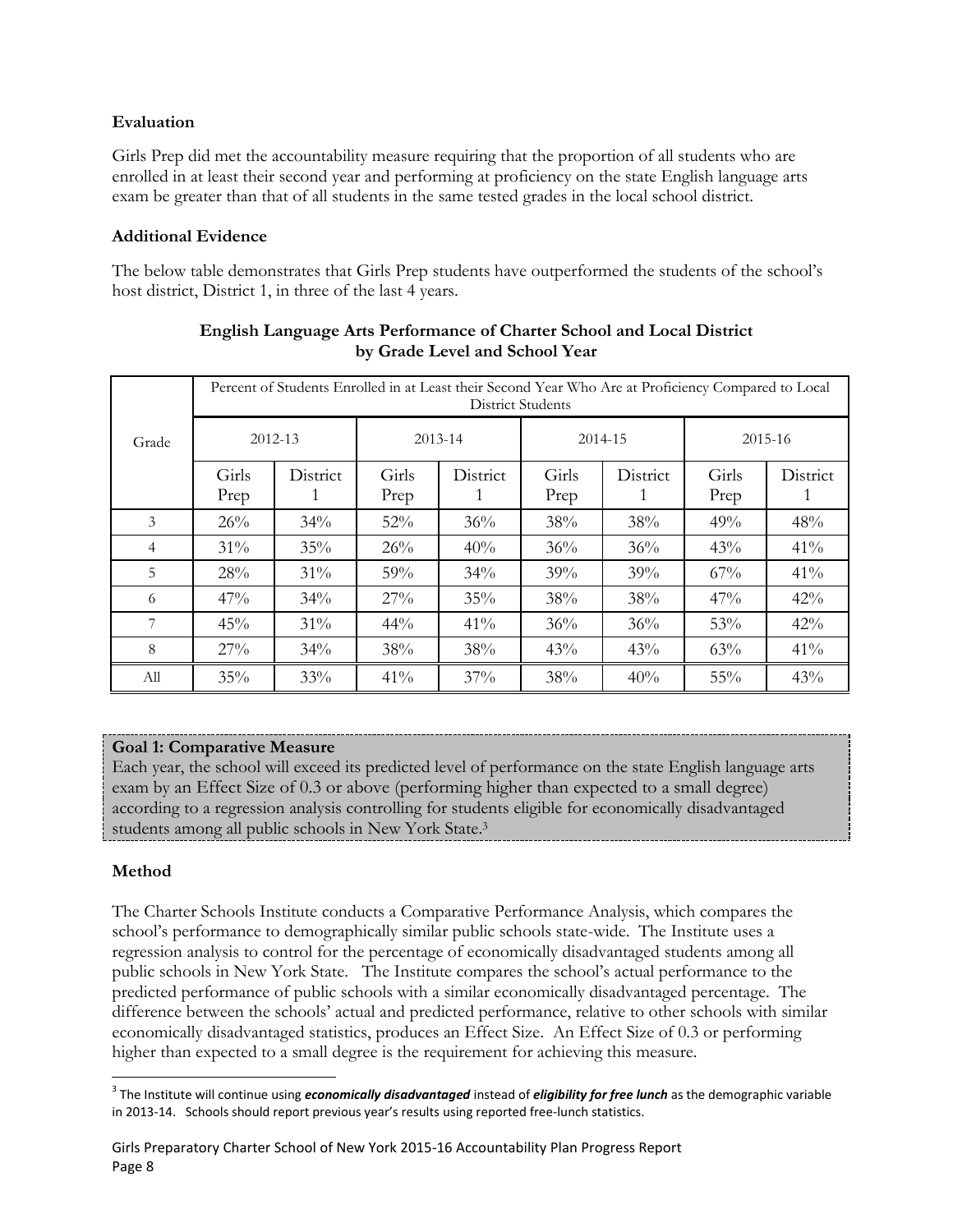Given the timing of the state's release of economically disadvantaged data and the demands of the data analysis, the 2015-16 analysis is not yet available. This report contains 2014-15 results, the most recent Comparative Performance Analysis available.

## **Results**

In 2014-15 Girls Prep's aggregate effect size in English language arts was 0.94.

# **2014-15 English Language Arts Comparative Performance by Grade Level**

| Grade | <b>Percent of</b><br><b>Economically</b><br><b>Disadvantaged</b> | <b>Number of</b><br><b>Students</b> |                                   | <b>Percent of Students</b><br>at Proficiency | <b>Difference</b><br>between Actual | <b>Effect Size</b> |
|-------|------------------------------------------------------------------|-------------------------------------|-----------------------------------|----------------------------------------------|-------------------------------------|--------------------|
|       | <b>Students</b>                                                  | <b>Tested</b>                       | <b>Predicted</b><br><b>Actual</b> |                                              | and Predicted                       |                    |
|       | 82.4                                                             | 71                                  | 34                                | 21.4                                         | 12.6                                | 0.88               |
|       | 72                                                               | 71                                  | 48                                | 25.5                                         | 22.5                                | 1.72               |
|       | 81.2                                                             | 67                                  | 22                                | 18.6                                         | 3.4                                 | 0.26               |
| 6     | 75.5                                                             | 49                                  | 27                                | 21.4                                         | 5.6                                 | 0.38               |
|       | 77.1                                                             | 47                                  | 32                                | 18.7                                         | 13.3                                | 0.90               |
| 8     | 63.4                                                             | 41                                  | 56                                | 30.6                                         | 25.4                                | 1.50               |
| All   | 76.1                                                             | 346                                 | 35.9                              | 22.4                                         | 13.5                                | 0.94               |

| <b>School's Overall Comparative Performance:</b> |
|--------------------------------------------------|
| Higher than expected to a large degree           |

#### **Evaluation**

In 2014-15, Girls Prep met this accountability plan goal. Girls Prep's effect size is not yet available for 2015-16, the year relevant to this analysis.

#### **Additional Evidence**

GPCSNY has had a strongly positive effect size for each of the last four years.

| School<br>Year | Grades | Percent<br>Eligible for<br>Free Lunch | Number<br>Tested | Actual | Predicted | Effect<br>Size |
|----------------|--------|---------------------------------------|------------------|--------|-----------|----------------|
| 2010-11        | K-6    | 62                                    | 222              | 60.4   | 46.6      | 0.85           |
| 2011-12        | $K-7$  | 56.2                                  | 262              | 64.1   | 49.6      | 0.95           |
| 2012-13        | $K-8$  | 73.1                                  | 318              | 33.7   | 22.9      | 0.79           |
| 2013-14        | $K-8$  | 79.8                                  | 334              | 38.2   | 21.3      | 1.22           |
| 2014-15        | $K-8$  | 76.1                                  | 346              | 35.9   | 22.4      | 0.94           |

# **English Language Arts Comparative Performance by School Year**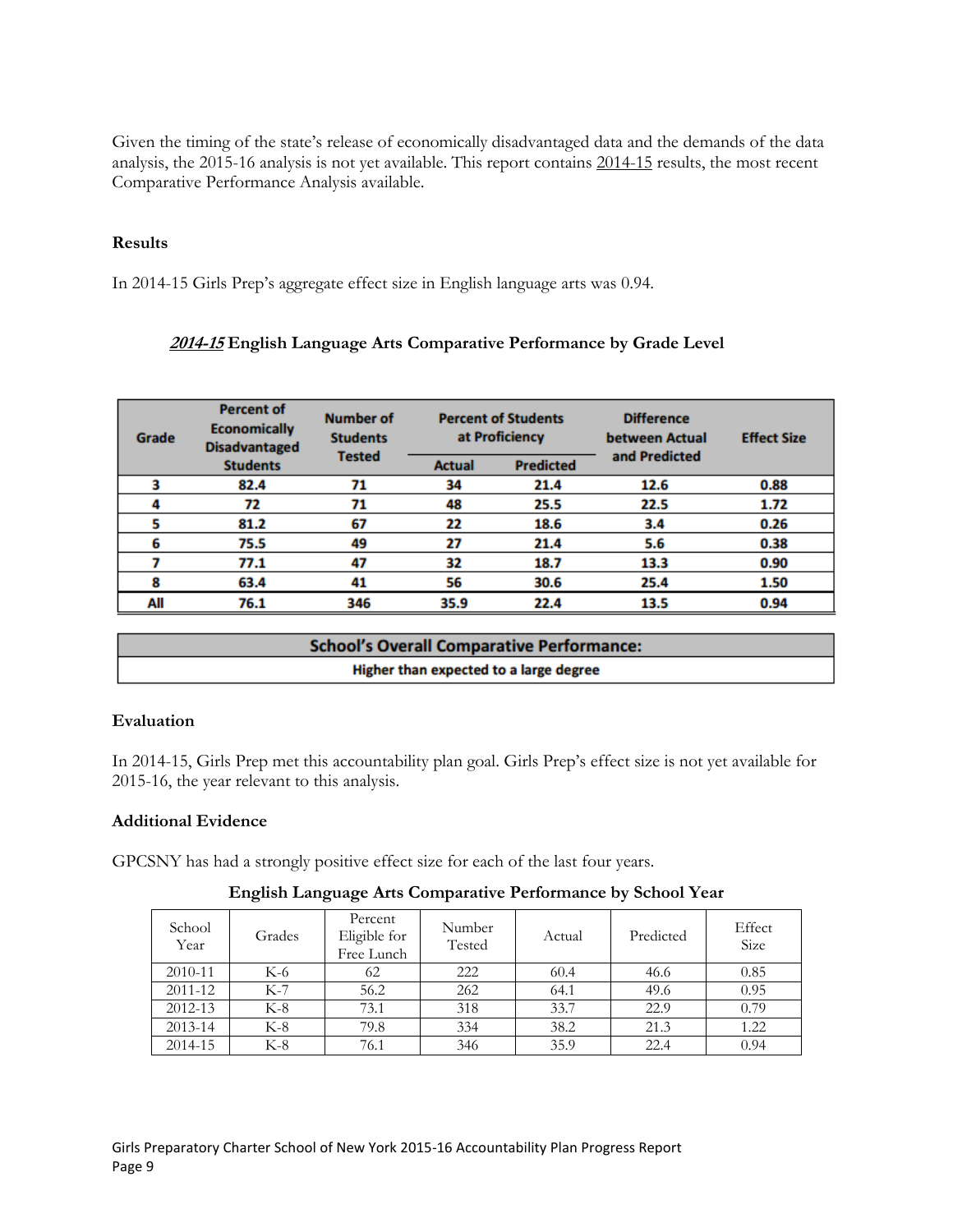#### **Goal 1: Growth Measure<sup>4</sup>**

Each year, under the state's Growth Model, the school's mean unadjusted growth percentile in English language arts for all tested students in grades 4-8 will be above the state's unadjusted median growth percentile.

## **Method**

This measure examines the change in performance of the same group of students from one year to the next and the progress they are making in comparison to other students with the same score in the previous year. The analysis only includes students who took the state exam in 2015-16 and also have a state exam score from 2014-15 including students who were retained in the same grade. Students with the same 2014-15 score are ranked by their 2015-16 score and assigned a percentile based on their relative growth in performance (student growth percentile). Students' growth percentiles are aggregated school-wide to yield a school's mean growth percentile. In order for a school to perform above the statewide median, it must have a mean growth percentile greater than 50.

#### **Results**

In 2015-16, Girls Prep's mean unadjusted growth percentile was 58. This is higher than the state's unadjusted median growth percentile of 50.0

|       | <b>Mean Growth Percentile</b> |           |  |  |  |
|-------|-------------------------------|-----------|--|--|--|
| Grade | School                        | Statewide |  |  |  |
|       |                               | Median    |  |  |  |
| 4     | 54                            | 50        |  |  |  |
| 5     | 64                            | 50        |  |  |  |
| 6     | 59                            | 50        |  |  |  |
| 7     | 61                            | 50        |  |  |  |
| 8     | 54                            | 50        |  |  |  |
|       |                               | 50        |  |  |  |

## **2015-16 English Language Arts Mean Growth Percentile by Grade Level**

#### **Evaluation**

In 2015-16, Girls Prep met this accountability plan goal.

<sup>&</sup>lt;sup>4</sup> See Guidelines fo[r Creating a SUNY Accountability Plan](http://www.newyorkcharters.org/operate/first-year-schools/accountability-plan/) for an explanation.

Girls Preparatory Charter School of New York 2015-16 Accountability Plan Progress Report Page 10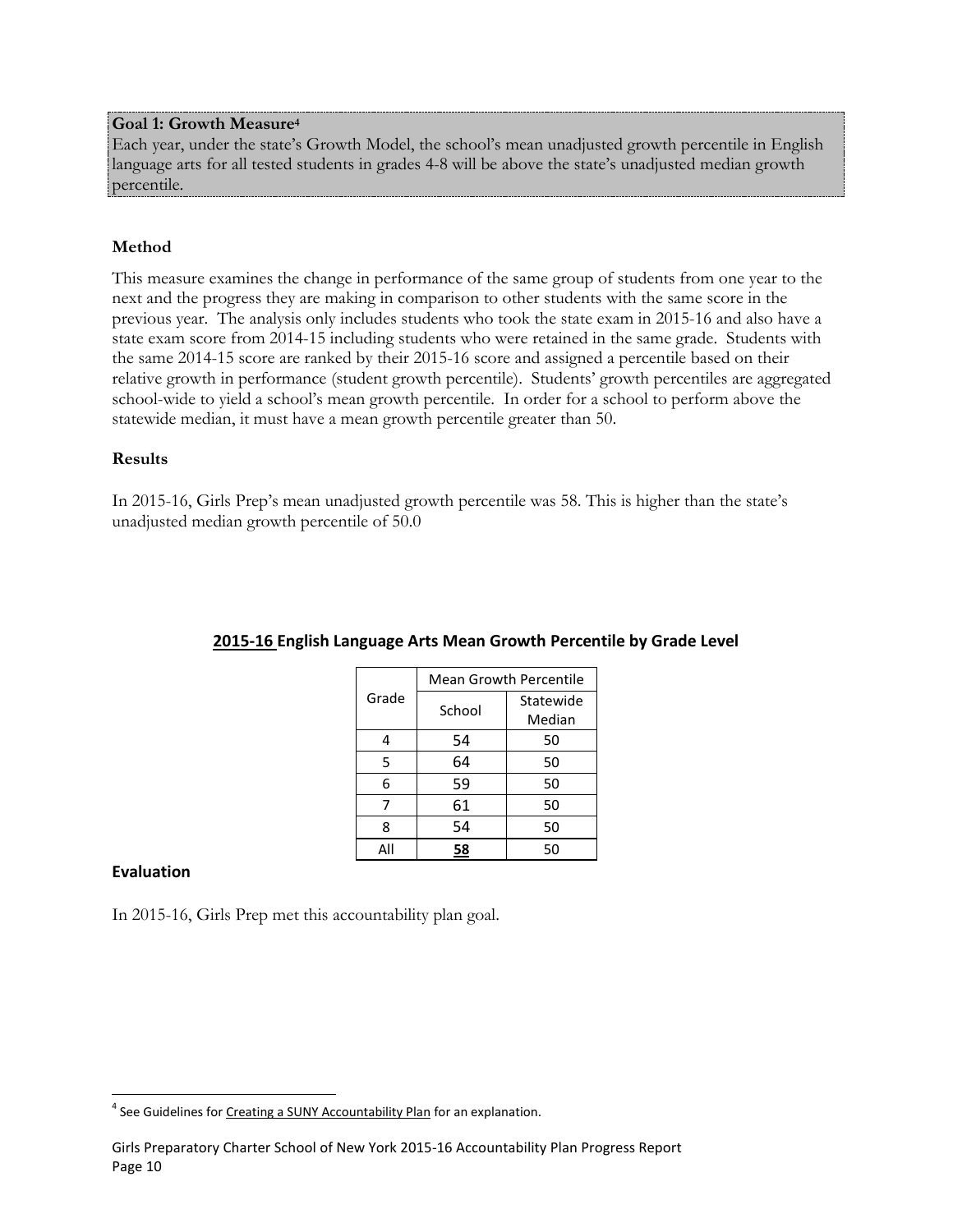# **Additional Evidence**

GPCSNY has met this accountability goal in each of the last four years.

|       | <b>Mean Growth Percentile</b> |         |         |         |  |  |  |  |
|-------|-------------------------------|---------|---------|---------|--|--|--|--|
| Grade | 2012-13                       | 2013-14 | 2014-15 | 2015-16 |  |  |  |  |
| 4     | 66                            | 44      | 50      | 54      |  |  |  |  |
| 5     | 56                            | 58.5    | 51      | 64      |  |  |  |  |
| 6     | 61.5                          | 50.5    | 49      | 59      |  |  |  |  |
| 7     | 69                            | 58.5    | 52      | 61      |  |  |  |  |
| 8     | 47.5                          | 44      | 50      | 54      |  |  |  |  |
| All   | 60.6                          | 50      | 51      | 58      |  |  |  |  |

# **English Language Arts Mean Growth Percentile by Grade Level and School Year**

# **Summary of the English Language Arts Goal**

We are committed to providing the resources needed for our students to become proficient readers of the English language. GPCSNY is committed to a culture of continuous improvement where student achievement and success has no limit.

In 2015-16, GPCSNY achieved 4 out of the 5 possible measures for evaluation. Below we have outlined an action plan to implement in the coming year. This plan includes programs and processes that have proven to be successful and new strategies that address our observable gaps.

Like the overwhelming majority of charter schools in New York City, Girls Prep did not meet the goal of 75 percent proficiency in 2015-16. However, our outstanding growth data gives us confidence that we are on a predictive path to attaining that goal in the future.

| Type        | <b>Measure</b>                                                                                                                                                                                                                                                                                                                                                                             | <b>Outcome</b>  |  |  |  |  |
|-------------|--------------------------------------------------------------------------------------------------------------------------------------------------------------------------------------------------------------------------------------------------------------------------------------------------------------------------------------------------------------------------------------------|-----------------|--|--|--|--|
| Absolute    | Each year, 75 percent of all tested students who are enrolled in at least their<br>second year will perform at proficiency on the New York State English<br>language arts exam for grades 3-8.                                                                                                                                                                                             | Did Not Achieve |  |  |  |  |
| Absolute    | Each year, the school's aggregate Performance Level Index (PLI) on the state<br>English language arts exam will meet that year's Annual Measurable Objective<br>(AMO) set forth in the state's NCLB accountability system.                                                                                                                                                                 | Achieved        |  |  |  |  |
| Comparative | Each year, the percent of all tested students who are enrolled in at least their<br>second year and performing at proficiency on the state English language arts<br>exam will be greater than that of students in the same tested grades in the local<br>school district.                                                                                                                  |                 |  |  |  |  |
| Comparative | Each year, the school will exceed its predicted level of performance on the state<br>English language arts exam by an Effect Size of 0.3 or above (performing<br>higher than expected to a small degree) according to a regression analysis<br>controlling for economically disadvantaged students among all public schools<br>in New York State. (Using 2012-13 school district results.) | Achieved        |  |  |  |  |
| Growth      | Each year, under the state's Growth Model the school's mean unadjusted<br>growth percentile in English language arts for all tested students in grades 4-8<br>will be above the state's unadjusted median growth percentile.                                                                                                                                                               | Achieved        |  |  |  |  |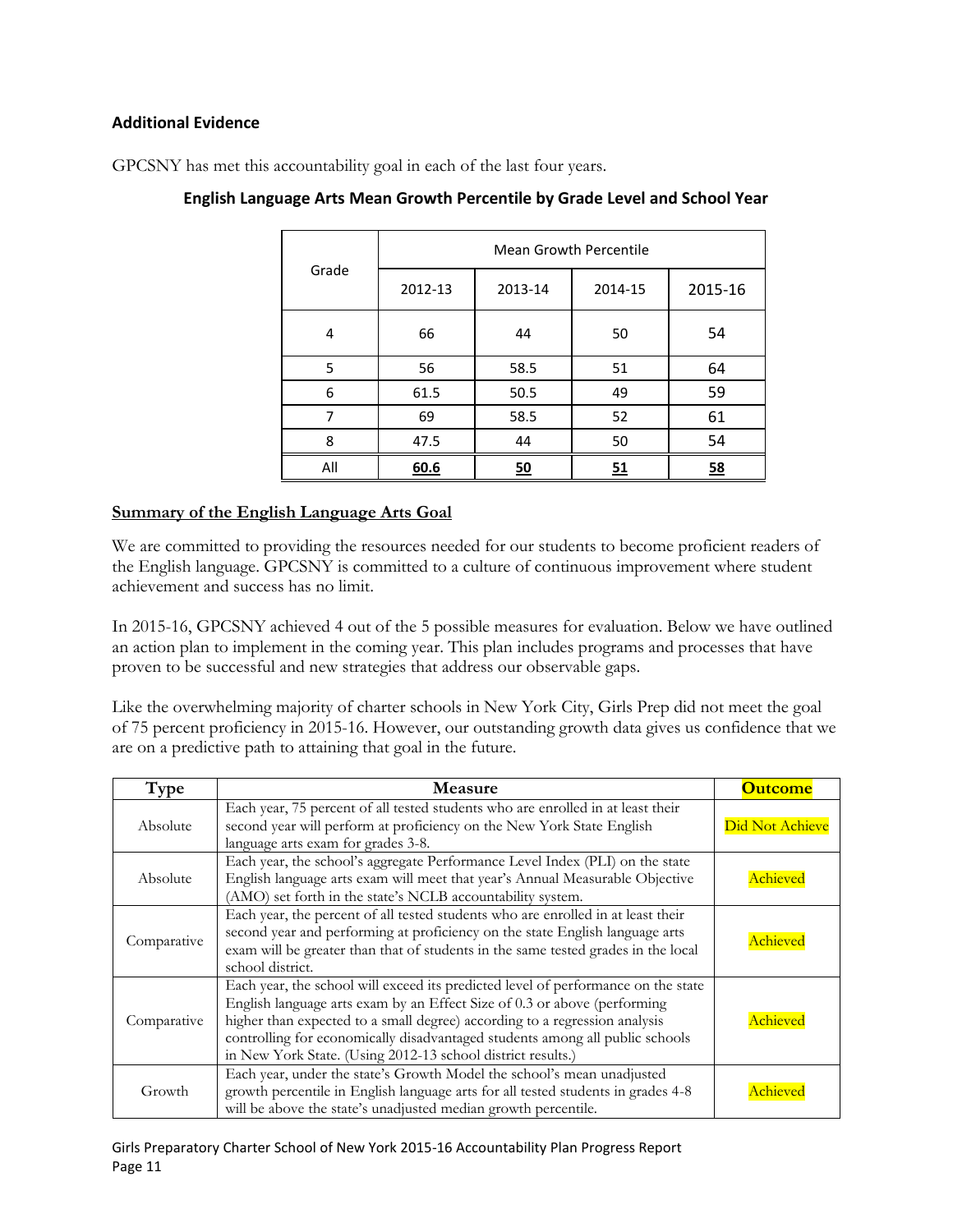#### **Action Plan**

#### **Curriculum**

During the charter period, Girls Prep faculty worked diligently with peer faculty across the Public Prep Network to improve the quality and consistency of the ELA curriculum. The K-8 curriculum was constructed through a combination of upgrading the strongest of the units that were already in use, and bringing in high quality external units from Success Academy, Expeditionary Learning and other schools with a strong track record of academic excellence. The end of the 2015-16 year concluded the first year of the curriculum rollout, and we had the opportunity to reflect on the implementation and expectations of our students in comparison to the new units, lessons, and assessments. At the close of the year, teams of teachers from across the network were provided stipends to review and upgrade the ELA units, focusing on improving the quality of assessments and collecting strong model student work that help teachers articulate success criteria. As a result, in 2016-17 teachers across the network will be implementing a common, standards-aligned ELA curriculum that is coherent PreK-8, and that contains rich, rigorous texts representing a diverse body of knowledge. Each unit provides common components, including the ability to choose among a variety of rigorous texts, aligned assessments, clear enduring understandings, interdisciplinary connections, and detailed lesson guides for teachers to use, amend, or build upon. All standards, skills, scope and sequence, and end-of-unit assessments are shared in common across Public Prep schools, allowing schools to share instructional techniques and benchmark progress against their peers.

#### **Instruction**

The second key lever to drive academic improvement is to continue to refine our coaching and observation processes. As the level of expectations of our students has increased, we have identified that our expectations for adult learning must also increase, and are providing additional levels of support and professional development opportunities to ensure successful and impactful instructional delivery. This year, Girls Prep's full-time instructional leaders include an ELA coach, a Director of Curriculum and Assessment at each campus, and our principals, who are our primary instructional leaders. All of these individuals will regularly observe teachers and provide instructional feedback. Grade team leaders will also conduct informal observations and peer observations. All observations will utilize the Danielson framework as our model of excellent teaching.

Girls Prep has invested in the TeachBoost platform to improve the quality of observation, coaching and evaluation. All teachers will receive a minimum of 15 short and 5 long classroom observations from their coach, which is the average reported by top-quartile schools on TNTP's Insight survey. Our coaching and observation program will also be supported through our partnership with TNTP. From the research literature on school improvement, we know that strong coaching and feedback is one of the highest-leverage strategies that a principal has to improve student achievement. A TNTP Principal Coach from the NY Charters PLUS program will rotate through our campuses to observe teacher coaching in action, helping us improve and monitor the quality of our instructional coaching efforts. TNTP will also organize Excellent School Visits to ensure our school leaders see best practice.

#### **Data & Assessment**

Girls Prep teachers and instructional leaders routinely collect and analyze a wide variety of qualitative and quantitative data in order to improve curriculum and instruction. Students are assessed using curricularaligned, performance-based assessments as measures of absolute performance. These rigorous assessments require synthesis and high-level application of knowledge from all subject areas. Student

Girls Preparatory Charter School of New York 2015-16 Accountability Plan Progress Report Page 12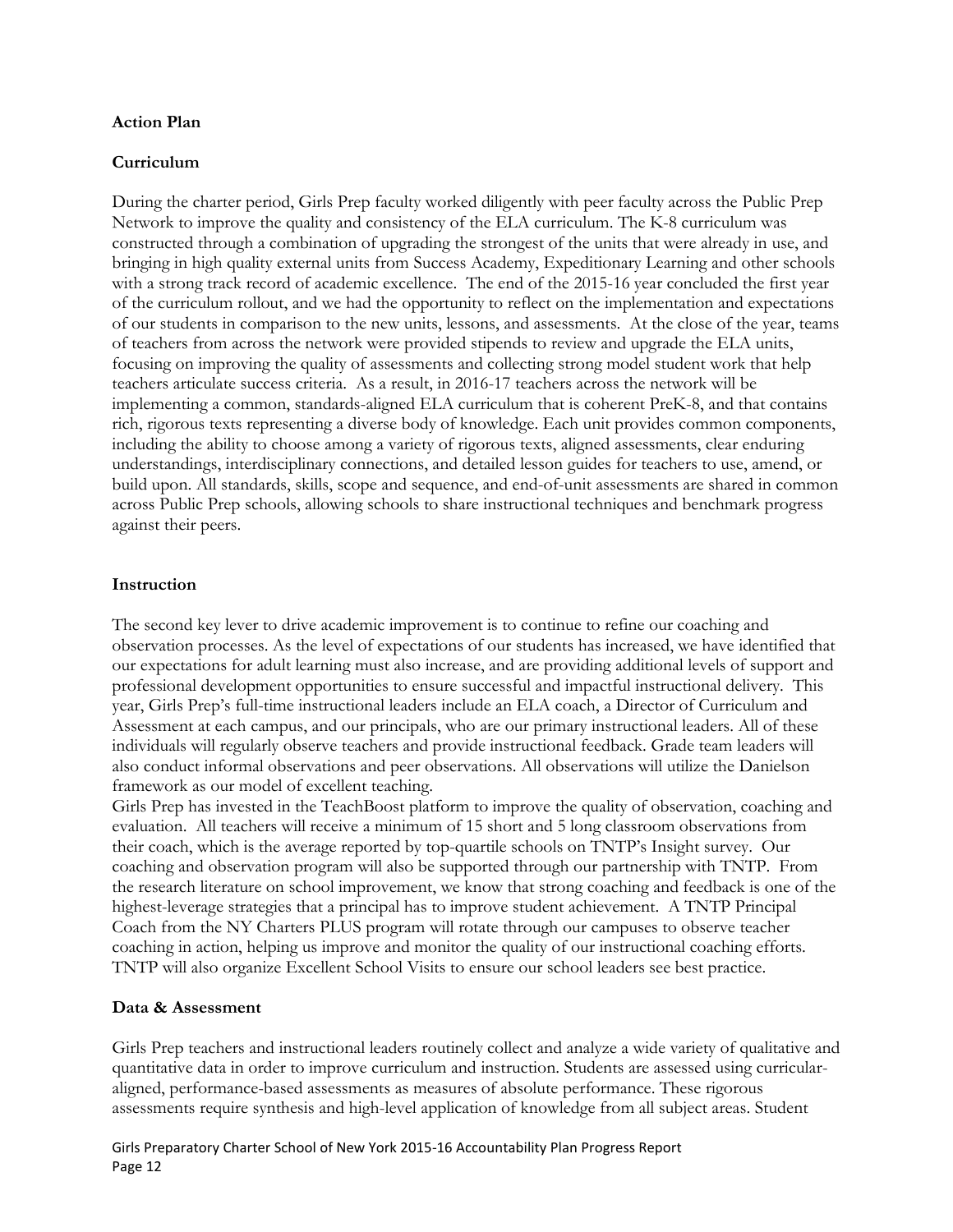growth is measured using the NWEA MAP assessment. Throughout the year, students take interim assessments aligned with our scope and sequence in mathematics and in English Language Arts.

# **Leadership**

To better support the Instruction, Curriculum and Assessment, Public Prep made important changes to strengthen the organization's central leadership team. To improve the support and supervision of principals, Public Prep unbundled some of the responsibilities of the CEO, putting day-to-day operations in the hands of the network's founding Superintendent, Janelle Bradshaw. Janelle is a native New Yorker, who grew up between the Bronx and Mount Vernon, and is a proud graduate of a singlesex education at Smith College. She is an extraordinary educator with sixteen years of experience in the field of urban education as a successful Teacher, Assistant Principal, Principal, District Administrator serving as the Director of Instructional Equity, and most recently as a Leadership Coach to network leaders and three of our Public Prep Principals. As Janelle shared during the interview process, she is "excited to return home to make an impact and provide young girls and boys with the chance to be educated in a network which values high standards and academic performance with a balance of the arts, grit, character development and joy." In her role as Founding Superintendent, Janelle will leverage her own experience to motivate, support, supervise and lead a dynamic group of strong and intelligent school leaders and network academic team.

Along with the hiring of Janelle Bradshaw in the pivotal role of Superintendent, Public Prep took additional steps to bolster the leadership of the network academic team. Josie Carbone, founding Principal of Girls Prep Bronx Elementary, was promoted to the role of Chief Learning Officer. She will provide coaching to Principals and school-based leadership teams and oversee network-wide professional development and curriculum support. The Chief Learning Officer is broadly responsible with adult learning and development across the network. Josie will ensure that there is a vision for how all of our school leaders, instructional faculty, student support teams et al will have a "scope and sequence" around their own professional development and growth. Andrew Martin, an experienced classroom teacher and data scientist with extensive expertise architecting, implementing, and using data to improve school performance, has been hired as Chief Data and Technology Officer. In Andrew's nine-year tenure at KIPP New Jersey, he helped that network grow from three to ten schools and developed considerable experience leading school evaluation teams, designing performance metrics, and communicating school performance data to diverse audiences. Andrew also has five years of classroom teaching experience, both in elementary school in the Bronx as a TFA corps member and as a founding History teacher at KIPP's high school in New Jersey.

At the Lower East Side Elementary campus Patricia Jahaly is taking over as Principal, succeeding Versha Munshi-South, who resigned from Girls Prep to become a principal coach. Patricia was selected after a comprehensive recruitment and selection process in which more than forty individuals applied for the role of principal. Patricia is an experienced educator and leader who has also worked for a decade in public elementary schools, including her role as Director of Curriculum and Instruction at Harlem Hebrew Language School, Founding Literacy Coach and Mentor Teacher at Amani Public Charter, and the last year as Director of Curriculum and Assessment at Girls Prep Bronx Elementary. Patricia establishes high expectations for student achievement and classroom practice, and is a thoughtprovoking leader who consistently uses data to measure progress to inform professional development. Most importantly, Patricia is always reading! Patricia is getting her Master of Science in Education Leadership from Bank Street College, and earned a Master of Science in Education from Sarah Lawrence College, permanent NY State Certification in Early Childhood and Childhood General Education, and a Bachelor of Science in Business Management from Adelphi University.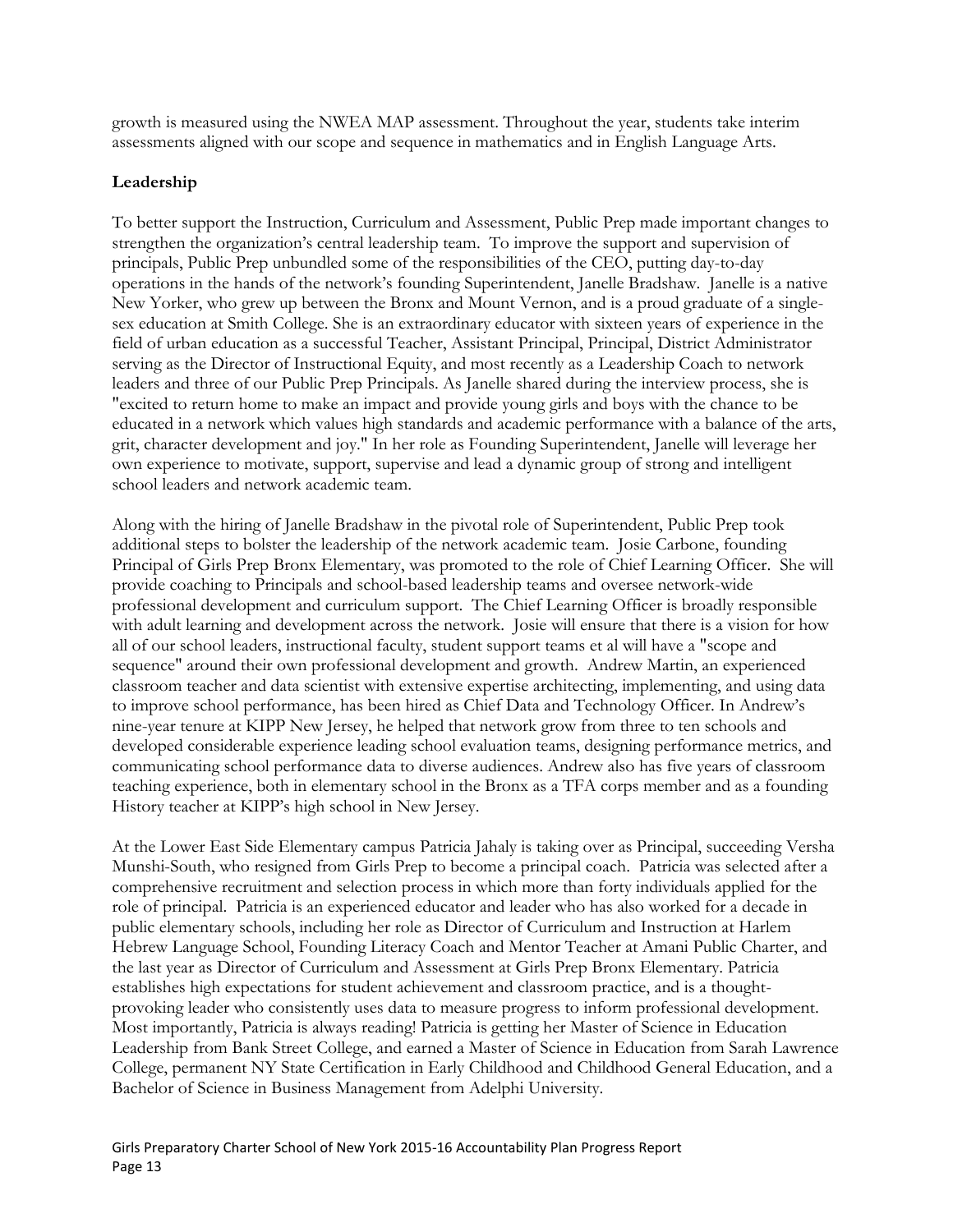# **MATHEMATICS**

#### **Goal 2: Mathematics**

GPCSNY students will demonstrate steady progress in the understanding and application of mathematical skills and concepts.

#### **Background**

GPCSNY has an intensive math curriculum that utilizes the Common Core State Standards as a foundation and folds in rigorous curricula to challenge students and allow teachers to narrow and deepen the scope of math instruction. GPCSNY's math instruction schedule includes a morning meeting each day, as well as a math lesson each day at the elementary level Teachers use data from student work and math lessons in order to plan for future instruction. In middle school, scholars have math instruction for one hour and thirty minutes daily.

GPCSNY is continuing to use publisher resources such as Engrade NY at the elementary and middle school, but the program is supplemented with additional content and exemplars to provide more process based problem solving and to fill gaps in the curriculum. The use of math centers to develop and reinforce mathematical concepts and skills is a critical component of the math workshop. In addition to a math workshop, students participate in solving complex word problems during "Cognitively Guided Instruction" (CGI). CGI serves as a daily opportunity for students to deeply consider number relationships, to apply relationships to computation strategies, and to discuss and analyze their reasoning. CGI supports the development of efficient, flexible, meaningful, and accurate computation strategies.

GPCSNY's instructional leadership teams focus on abstract math to more readily assure that students will be able to take on a more diverse array of mathematical problems and apply their mathematical understandings to new and varied situations. With this strategy teachers are also able to hone their instructional technique through intensive development of lessons.

#### **Goal 2: Absolute Measure**

Each year, 75 percent of all tested students enrolled in at least their second year will perform at proficiency on the New York State mathematics examination for grades 3-8.

#### **Method**

The school administered the New York State Testing Program mathematics assessment to students in 3rd through 8th grade in April 2016. Each student's raw score has been converted to a grade-specific scaled score and a performance level.

The table below summarizes participation information for this year's test administration. The table indicates total enrollment and total number of students tested. It also provides a detailed breakdown of those students excluded from the exam. Note that this table includes all students according to grade level, even if they have not enrolled in at least their second year.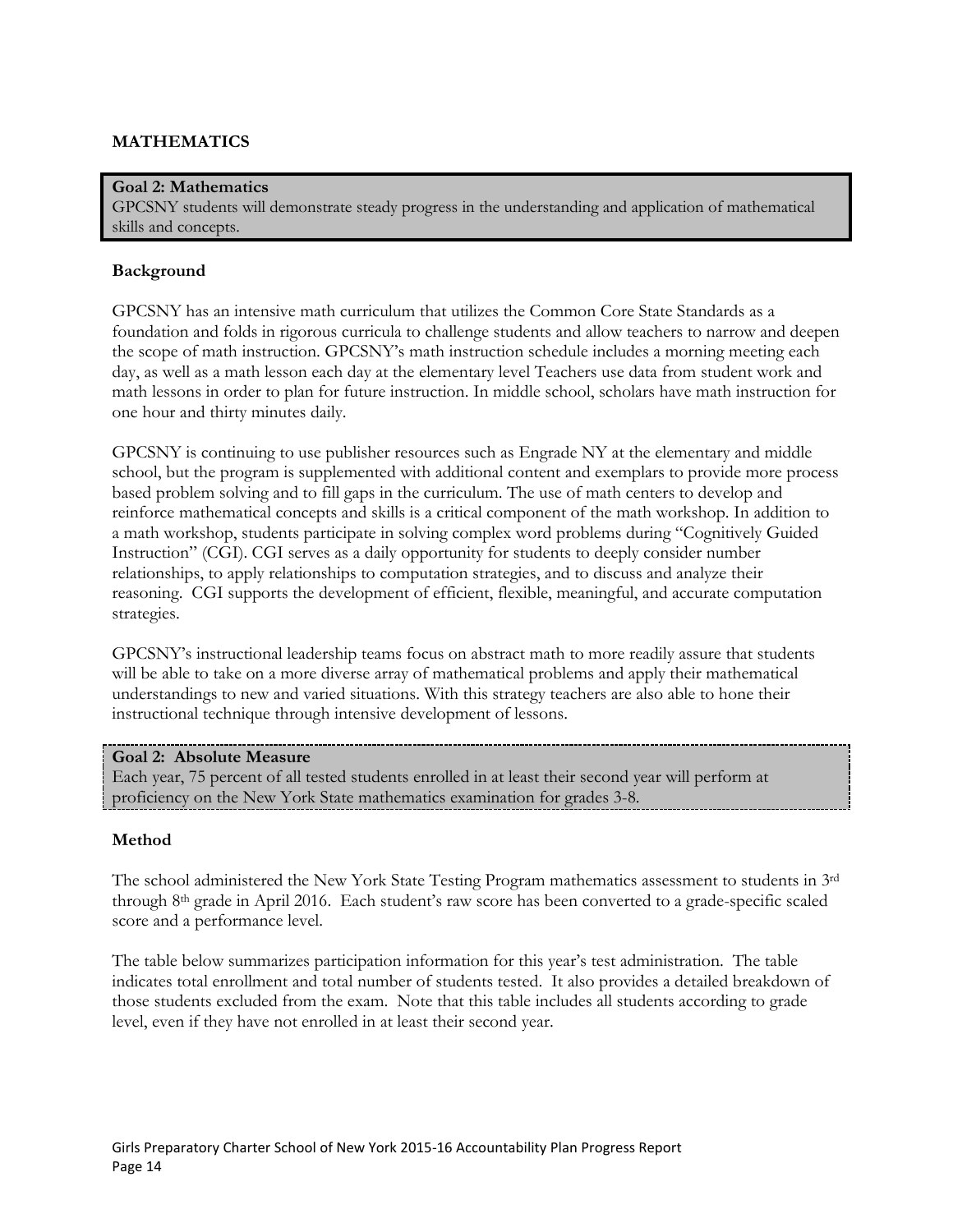# **2015-16 State Mathematics Exam Number of Students Tested and Not Tested**

| Grade | <b>Total Tested</b> |     | Total |        |          |
|-------|---------------------|-----|-------|--------|----------|
|       |                     | IEP | ELL   | Absent | Enrolled |
| 3     | 69                  |     |       | 0      | 69       |
| 4     | 71                  |     |       | 0      | 71       |
| 5     | 78                  |     |       |        | 78       |
| 6     | 65                  |     |       | 0      | 65       |
| ⇁     | 45                  |     |       | 0      | 45       |
| 8     | 44                  |     |       |        | 44       |
| All   | 372                 |     |       |        | 372      |

## **Results**

46% of Girls Prep students enrolled in at least their second year were proficient on the NYS mathematics examination.

|        |         | All Students     | Enrolled in at least their Second Year |                  |  |
|--------|---------|------------------|----------------------------------------|------------------|--|
| Grades | Percent | Number<br>Tested | Percent                                | Number<br>Tested |  |
| 3      | 61%     | 69               | 58%                                    | 57               |  |
| 4      | 41%     | 71               | 38%                                    | 55               |  |
| 5      | 54%     | 78               | 59%                                    | 51               |  |
| 6      | 37%     | 65               | 42%                                    | 49               |  |
| 7      | 33%     | 45               | 33%                                    | 45               |  |
| 8      | 41%     | 44               | 42%                                    | 43               |  |
| All    | 46%     | 372              | 46%                                    | 300              |  |

# **Performance on 2015-16 State Mathematics Exam By All Students and Students Enrolled in At Least Their Second Year**

# **Evaluation**

Girls Prep did not meet the accountability measure of 75 percent of students enrolled in at least their second year achieving proficiency. However, as the data in the following sections demonstrates, Girls Prep students made significantly more than a year of growth, and also outperformed their host district. Accordingly, we believe the data indicates that Girls Prep is on a predictive path to meeting the goal of 75 percent proficiency in the future.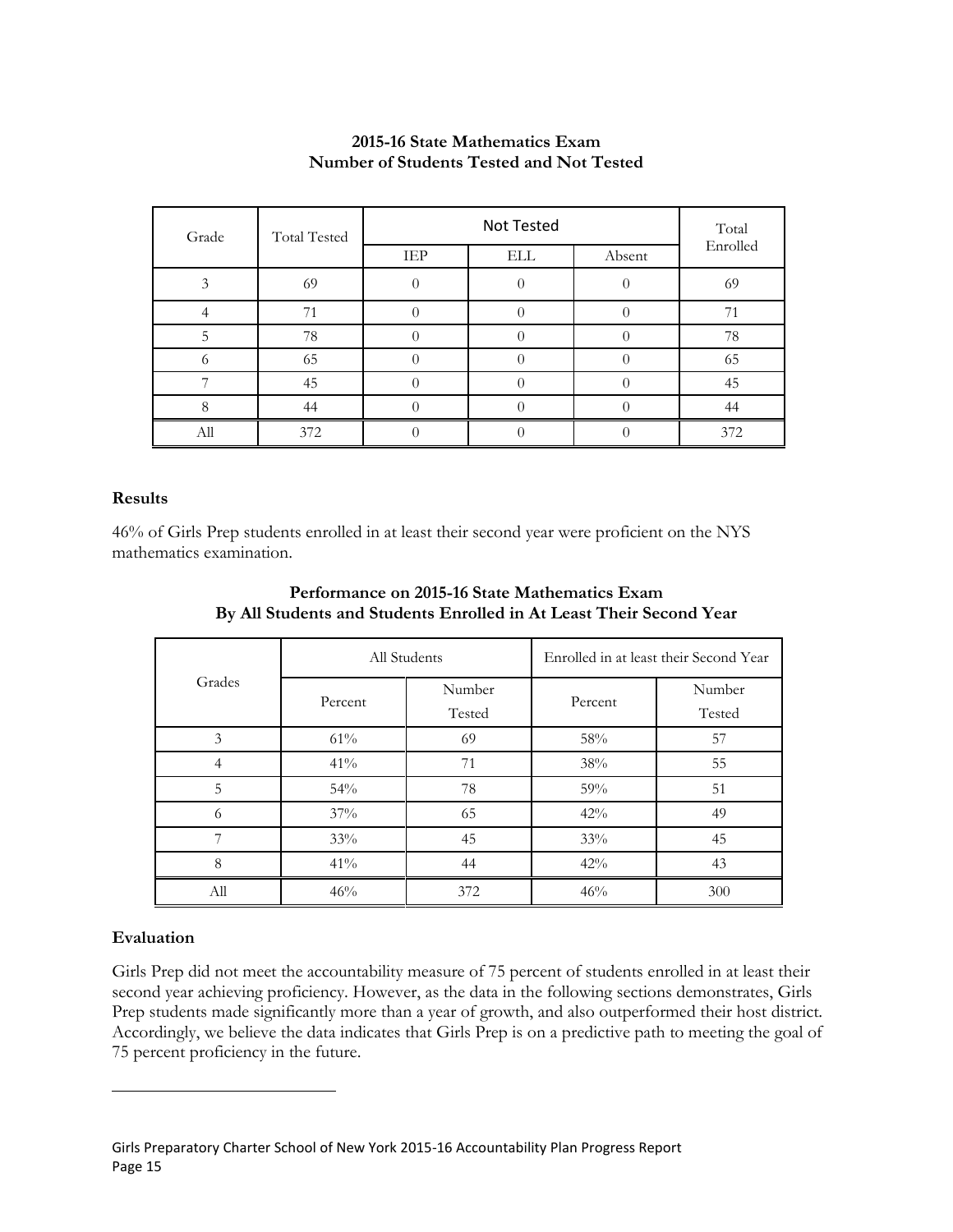## **Additional Evidence**

The below table indicates that the percentage of students in at least their second year achieving proficiency increased by 3% from 2014-15 to 2015-16.

|                |          |                  | Percent of Students Enrolled in At Least Their Second Year Achieving Proficiency |                  |         |                  |         |                  |
|----------------|----------|------------------|----------------------------------------------------------------------------------|------------------|---------|------------------|---------|------------------|
| Grade          |          | $2012 - 13$      | $2013 - 14$                                                                      |                  | 2014-15 |                  | 2015-16 |                  |
|                | Percent  | Number<br>Tested | Percent                                                                          | Number<br>Tested | Percent | Number<br>Tested | Percent | Number<br>Tested |
| 3              | $31.0\%$ | 42               | 57%                                                                              | 63               | 57%     | 56               | 61%     | 69               |
| $\overline{4}$ | 50%      | 48               | 48%                                                                              | 42               | 55%     | 58               | 41%     | 71               |
| 5              | 19%      | 43               | 34%                                                                              | 32               | 26%     | 35               | 54%     | 78               |
| 6              | 60%      | 45               | 54%                                                                              | 41               | 33%     | 36               | 37%     | 65               |
| 7              | 27%      | 56               | 69%                                                                              | 45               | 34%     | 47               | 33%     | 45               |
| 8              | 46%      | 44               | 19%                                                                              | 62               | 54%     | 41               | 41%     | 44               |
| All            | 39%      | 278              | 47%                                                                              | 284              | 43%     | 273              | 46%     | 372              |

# **Mathematics Performance by Grade Level and School Year**

# **Goal 2: Absolute Measure**

Each year, the school's aggregate Performance Level Index (PLI) on the State mathematics exam will meet the Annual Measurable Objective (AMO) set forth in the state's NCLB accountability system.

# **Method**

The federal No Child Left Behind law holds schools accountable for making annual yearly progress towards enabling all students to be proficient. As a result, the state sets an AMO each year to determine if schools are making satisfactory progress toward the goal of proficiency in the state's learning standards in mathematics. To achieve this measure, all tested students must have a Performance Level Index (PLI) value that equals or exceeds the 2015-16 mathematics AMO of 86. The PLI is calculated by adding the sum of the percent of all tested students at Levels 2 through 4 with the sum of the percent of all tested students at Levels 3 and 4. Thus, the highest possible PLI is 200.<sup>5</sup>

# **Results**

GPCSNY's performance index for mathematics was 132 in the 2015-16 school year. This exceeds the AMO of 86.

| Number in |                                          |  | Percent of Students at Each Performance Level |  |     |  |     |    |
|-----------|------------------------------------------|--|-----------------------------------------------|--|-----|--|-----|----|
| Cohort    | Level 2<br>Level 3<br>Level 4<br>Level 1 |  |                                               |  |     |  |     |    |
| 372       | 14%                                      |  | 40%                                           |  | 33% |  | 13% |    |
|           | РI                                       |  | 40                                            |  | 33  |  | 13  | 86 |
|           |                                          |  |                                               |  | 33  |  | 13  | 46 |

**Mathematics 2015-16 Performance Level Index (PLI)** 

<sup>&</sup>lt;sup>5</sup> In contrast to NYSED's Performance Index, the PLI does not account for year-to-year growth toward proficiency.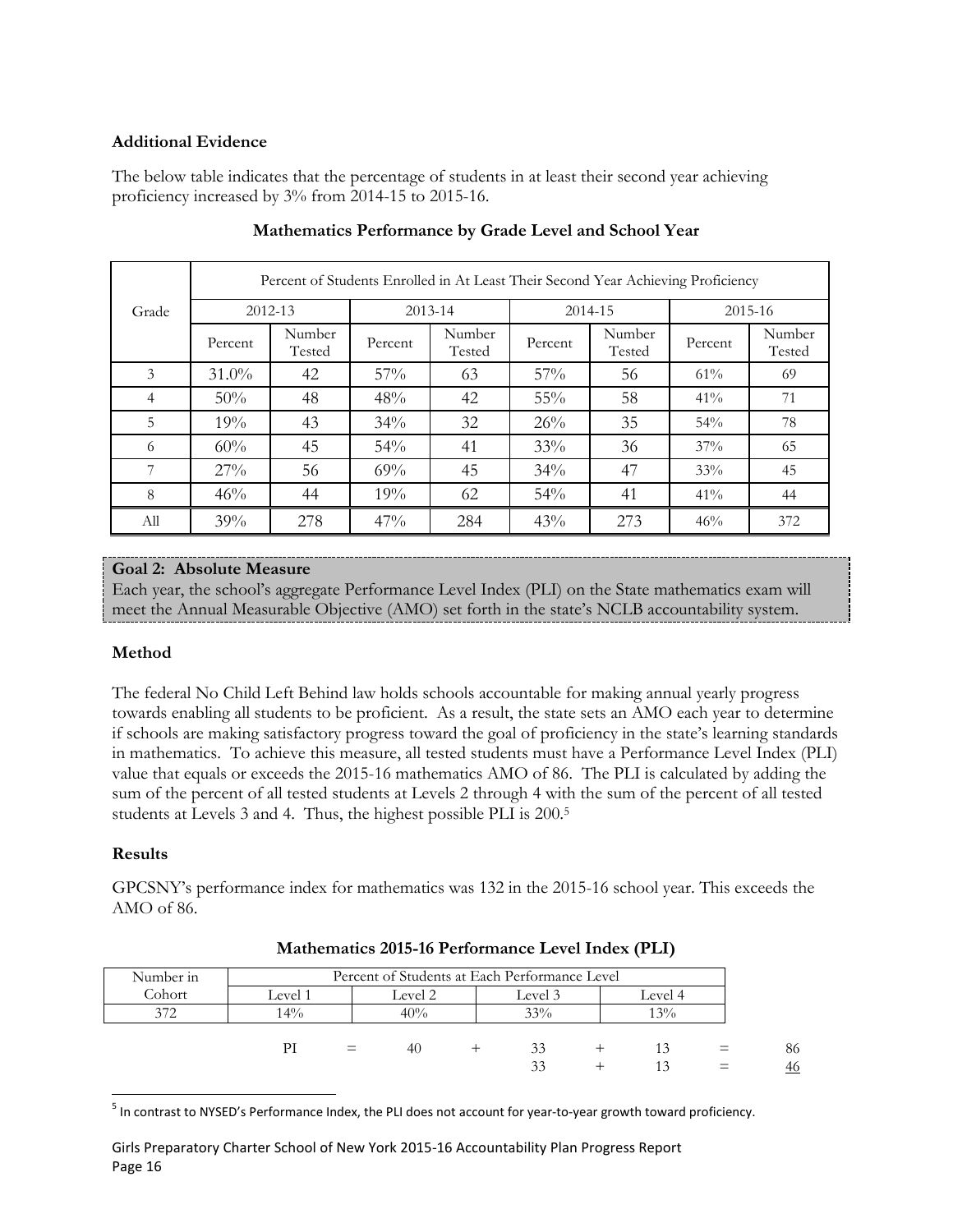#### **Evaluation**

GPCSNY exceeded the Annual Measurable Objective by 46 points in 2015-16.

## **Goal 2: Comparative Measure**

Each year, the percent of all tested students who are enrolled in at least their second year and performing at proficiency on the state mathematics exam will be greater than that of all students in the same tested grades in the local school district.

## **Method**

A school compares tested students enrolled in at least their second year to all tested students in the surrounding public school district. Comparisons are between the results for each grade in which the school had tested students in at least their second year at the school and the total result for all students at the corresponding grades in the school district.<sup>6</sup>

## **Results**

l

Students enrolled in at least their second year at Girls Prep outperformed those of their host district, NYC Community District 1.

|       | Percent of Students at Proficiency                          |               |                              |               |  |  |  |  |
|-------|-------------------------------------------------------------|---------------|------------------------------|---------------|--|--|--|--|
| Grade | Charter School Students In At Least 2 <sup>nd</sup><br>Year |               | <b>All District Students</b> |               |  |  |  |  |
|       | Percent                                                     | Number Tested | Percent                      | Number Tested |  |  |  |  |
| 3     | 61%                                                         | 69            | 51%                          | 740           |  |  |  |  |
| 4     | 41%                                                         | 71            | 46%                          | 750           |  |  |  |  |
| 5     | 54%                                                         | 78            | 45%                          | 783           |  |  |  |  |
| 6     | 37%                                                         | 65            | 46%                          | 807           |  |  |  |  |
| 7     | 33%                                                         | 45            | 36%                          | 769           |  |  |  |  |
| 8     | 41%                                                         | 44            | 23%                          | 604           |  |  |  |  |
| All   | 46%                                                         | 372           | 42%                          | 4,453         |  |  |  |  |

# **2015-16 State Mathematics Exam Charter School and District Performance by Grade Level**

 $^6$  Schools can acquire these data when the New York State Education Department releases its Access database containing grade level ELA and math test results for all schools and districts statewide. The NYSED announces the release of the data on its News [Release webpage.](http://www.oms.nysed.gov/press/)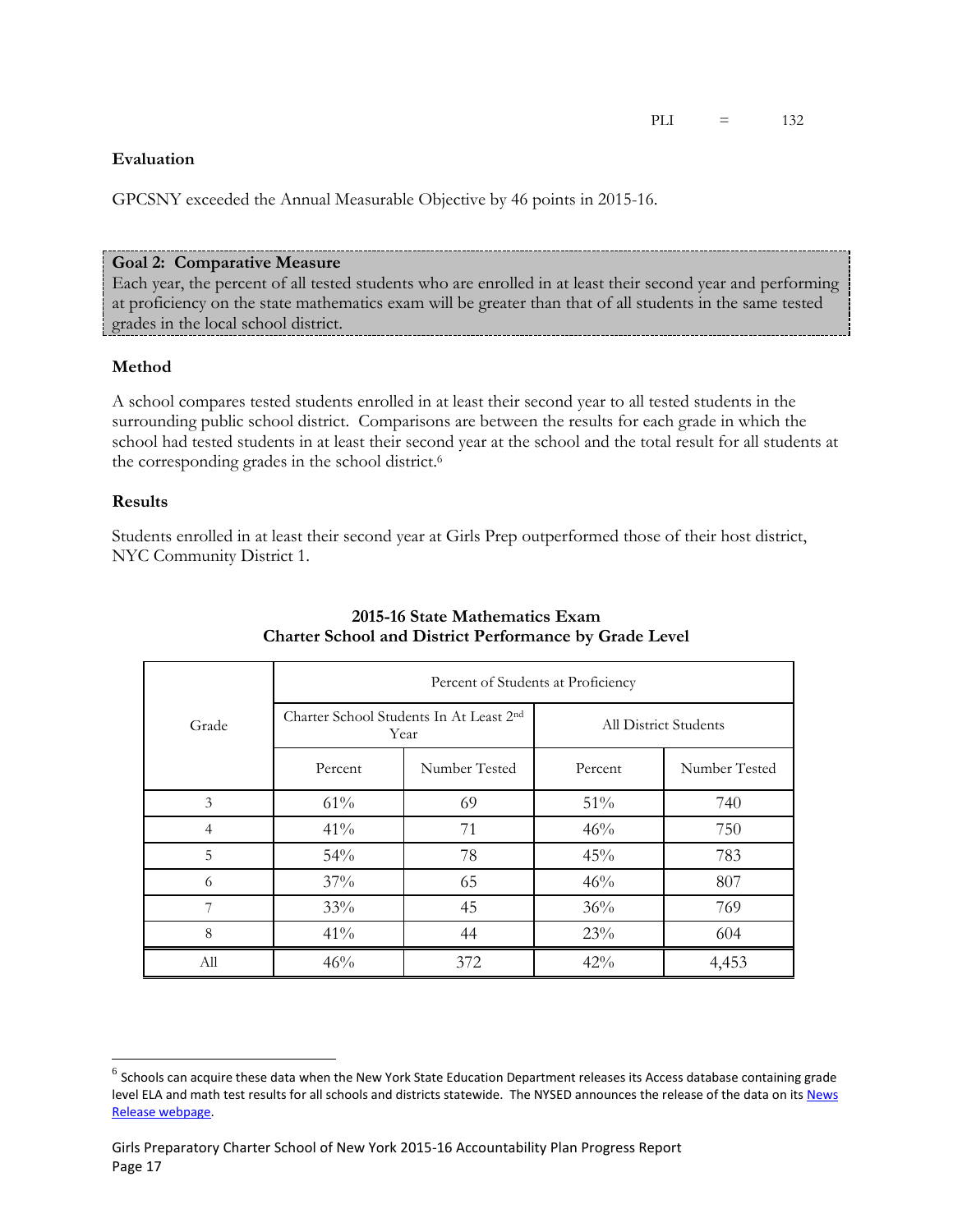# **Evaluation**

Girls Prep met the accountability measure requiring that students who are enrolled in at least their second year and performing at proficiency on the state mathematics exam to be greater than that of all students in the same tested grades in the local school district.

# **Additional Evidence**

The below table demonstrates that Girls Prep students have outperformed the students of the school's host district, District 1, in each of the last 4 years.

|                |               | Percent of Students Enrolled in at Least their Second Year Who Are at Proficiency Compared to Local<br><b>District Students</b> |               |          |               |               |               |          |  |
|----------------|---------------|---------------------------------------------------------------------------------------------------------------------------------|---------------|----------|---------------|---------------|---------------|----------|--|
| Grade          |               | 2012-13                                                                                                                         | 2013-14       |          | 2014-15       |               | 2015-16       |          |  |
|                | Girls<br>Prep | District                                                                                                                        | Girls<br>Prep | District | Girls<br>Prep | District<br>1 | Girls<br>Prep | District |  |
| 3              | $31\%$        | 42%                                                                                                                             | 57%           | 47%      | 57%           | 48%           | 61%           | 51%      |  |
| $\overline{4}$ | 50%           | 41%                                                                                                                             | 48%           | 49%      | 55%           | 46%           | 41%           | 46%      |  |
| 5              | 19%           | $32\%$                                                                                                                          | 34%           | 41%      | 26%           | 50%           | 54%           | 45%      |  |
| 6              | 60%           | 38%                                                                                                                             | 54%           | 42%      | 33%           | 44%           | 37%           | 46%      |  |
| 7              | 27%           | 33%                                                                                                                             | 69%           | 38%      | 34%           | 34%           | 33%           | 36%      |  |
| 8              | 46%           | 36%                                                                                                                             | 19%           | 29%      | 54%           | 27%           | 41%           | 23%      |  |
| All            | 39%           | 37%                                                                                                                             | 47%           | 41%      | 43%           | 42%           | 46%           | 42%      |  |

# **Mathematics Performance of Charter School and Local District by Grade Level and School Year**

# **Goal 2: Comparative Measure**

Each year, the school will exceed its predicted level of performance on the state mathematics exam by an Effect Size of 0.3 or above (performing higher than expected to a small degree) according to a regression analysis controlling for students eligible for economically disadvantaged students among all public schools in New York State.<sup>7</sup>

# **Method**

The Charter Schools Institute conducts a Comparative Performance Analysis, which compares the school's performance to demographically similar public schools state-wide. The Institute uses a regression analysis to control for the percentage of economically disadvantaged students among all public schools in New York State. The Institute compares the school's actual performance to the

<sup>7</sup> The Institute will continue using *economically disadvantaged* instead of *eligibility for free lunch* as the demographic variable in 2013-14. Schools should report previous year's results using reported free-lunch statistics.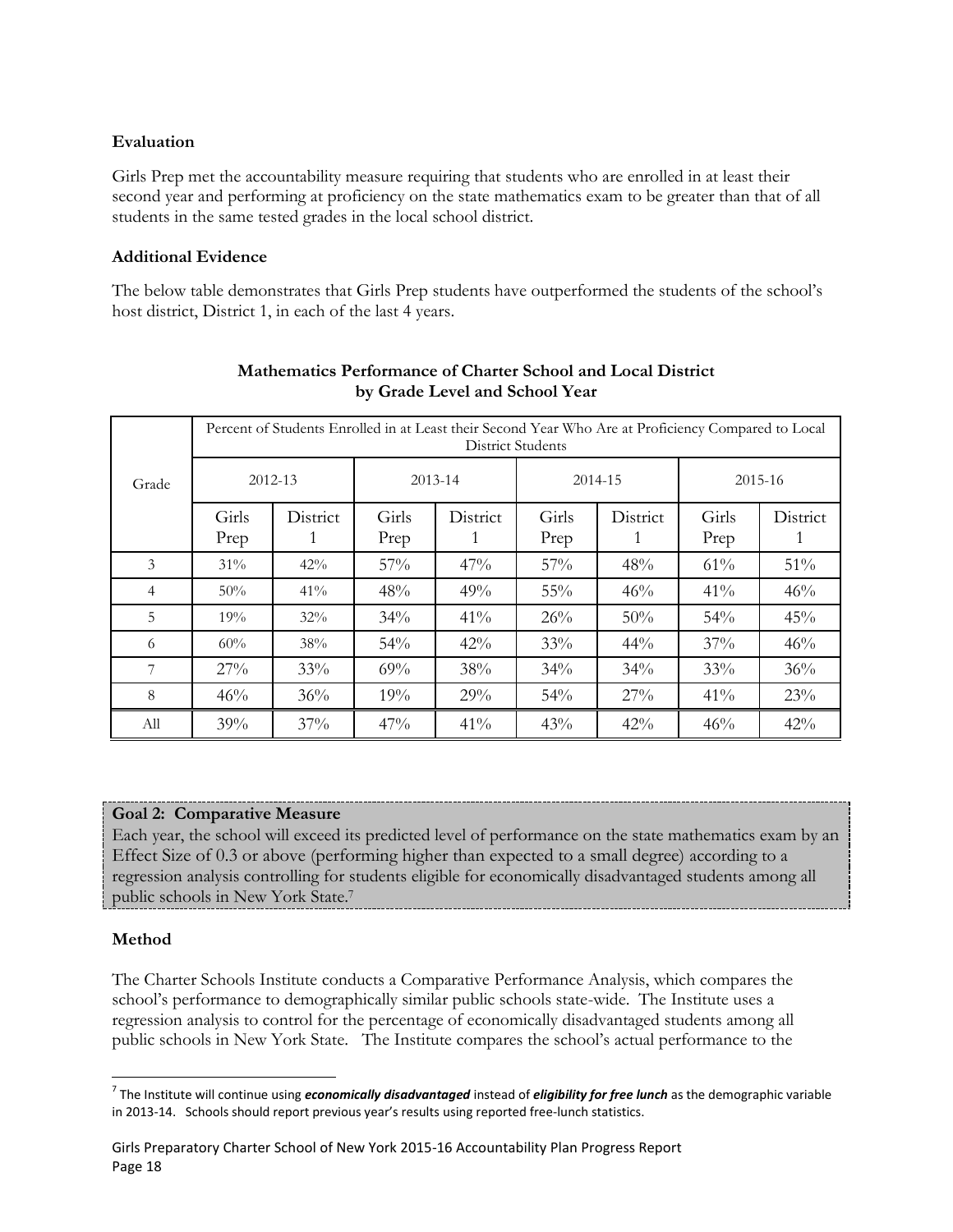predicted performance of public schools with a similar economically disadvantaged percentage. The difference between the schools' actual and predicted performance, relative to other schools with similar economically disadvantaged statistics, produces an Effect Size. An Effect Size of 0.3 or performing higher than expected to a small degree is the requirement for achieving this measure.

Given the timing of the state's release of economically disadvantaged data and the demands of the data analysis, the 2015-16 analysis is not yet available. This report contains 2014-15 results, the most recent Comparative Performance Analysis available.

## **Results**

In 2014-15, Girls Prep's aggregate effect size in mathematics was 0.75.

# **2014-15 Mathematics Comparative Performance by Grade Level**

| Grade | <b>Percent of</b><br><b>Economically</b><br><b>Disadvantaged</b> | <b>Number of</b><br><b>Students</b> |               | <b>Percent of Students</b><br>at Proficiency | <b>Difference</b><br>between Actual | <b>Effect Size</b> |
|-------|------------------------------------------------------------------|-------------------------------------|---------------|----------------------------------------------|-------------------------------------|--------------------|
|       | <b>Students</b>                                                  | <b>Tested</b>                       | <b>Actual</b> | <b>Predicted</b>                             | and Predicted                       |                    |
|       | 82.4                                                             | 71                                  | 54            | 30.7                                         | 23.3                                | 1.22               |
|       | 72.0                                                             | 71                                  | 54            | 35.2                                         | 18.8                                | 1.04               |
|       | 81.2                                                             | 68                                  | 25            | 28.7                                         | $-3.7$                              | $-0.20$            |
| 6     | 75.5                                                             | 49                                  | 29            | 28.0                                         | 1.0                                 | 0.05               |
|       | 77.1                                                             | 47                                  | 34            | 22.3                                         | 11.7                                | 0.59               |
| 8     | 63.4                                                             | 41                                  | 54            | 18.5                                         | 35.5                                | 2.06               |
| All   | 76.1                                                             | 347                                 | 42.1          | 28.3                                         | 13.8                                | 0.75               |

| <b>School's Overall Comparative Performance:</b> |
|--------------------------------------------------|
| Higher than expected to a meaningful degree      |

# **Evaluation**

In 2014-15, Girls Prep met this accountability plan goal. Girls Prep's effect size is not yet available for 2015-16, the year relevant to this analysis.

# **Additional Evidence**

GPCSNY has had a strongly positive effect size for each of the last four years.

| School<br>Year | Grades | Percent<br>Eligible for<br>Free Lunch | Number<br>Tested | Actual | Predicted | Effect<br>Size |
|----------------|--------|---------------------------------------|------------------|--------|-----------|----------------|
| 2010-11        | K-6    | 62                                    | 222              | 81.1   | 56.2      | 1.32           |
| 2011-12        | $K-7$  | 56.2                                  | 265              | 75.8   | 59.7      | 0.85           |
| 2012-13        | $K-8$  | 73.1                                  | 318              | 35.5   | 22.9      | 0.71           |
| 2013-14        | $K-8$  | 79.8                                  | 332              | 43.2   | 26.3      | 0.88           |
| 2014-15        | K-8    | 76.1                                  | 347              | 42.1   | 28.3      | 0.75           |

# **Mathematics Comparative Performance by School Year**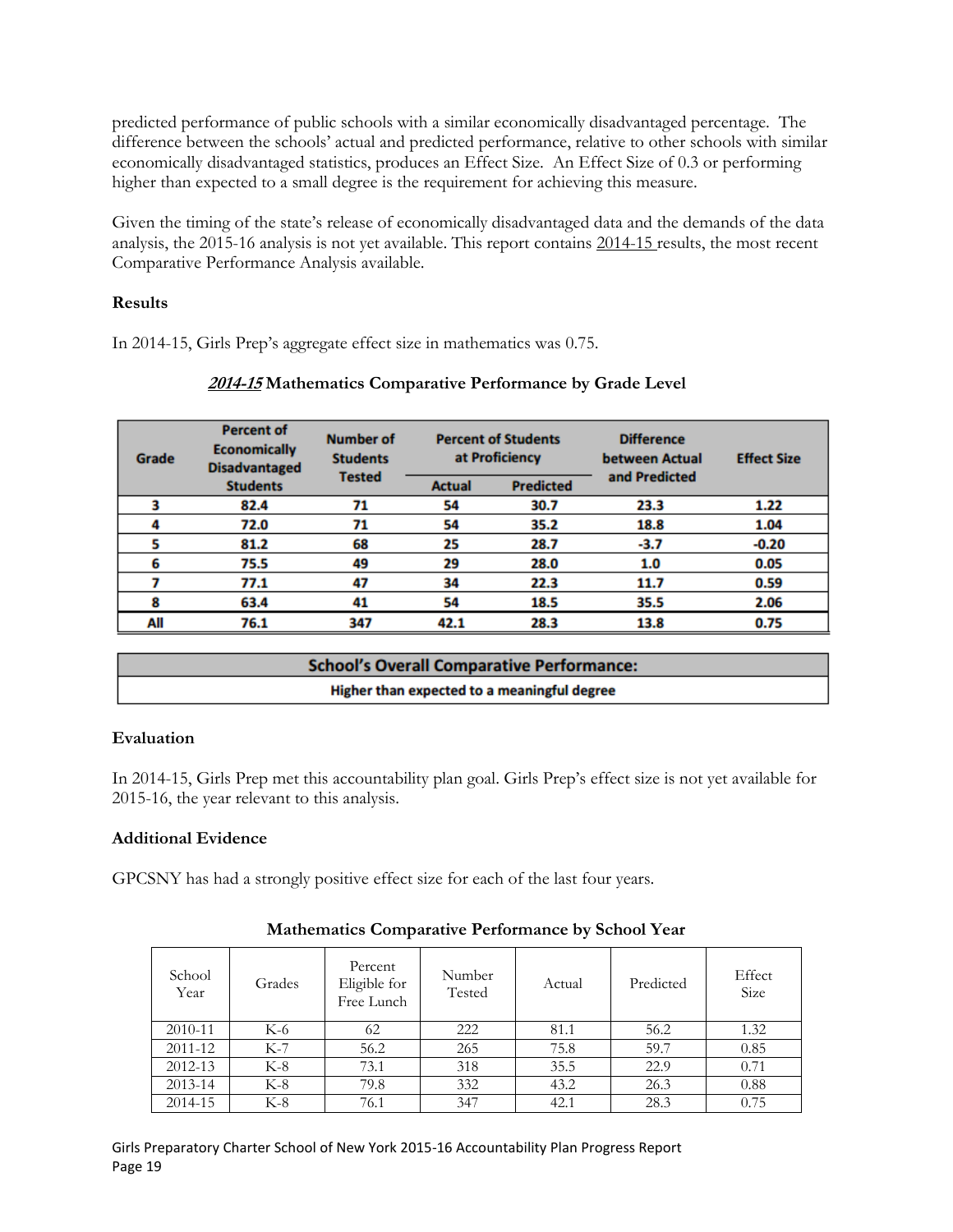#### **Goal 2: Growth Measure<sup>8</sup>**

Each year, under the state's Growth Model, the school's mean unadjusted growth percentile in mathematics for all tested students in grades 4-8 will be above the state's unadjusted median growth percentile.

# **Method**

This measure examines the change in performance of the same group of students from one year to the next and the progress they are making in comparison to other students with the same score in the previous year. The analysis only includes students who took the state exam in 2015-16 and also have a state exam score in 2014-15 including students who were retained in the same grade. Students with the same 2014-15 scores are ranked by their 2015-16 scores and assigned a percentile based on their relative growth in performance (mean growth percentile). Students' growth percentiles are aggregated schoolwide to yield a school's mean growth percentile. In order for a school to perform above the statewide median, it must have a mean growth percentile greater than 50.

In 2015-16, Girls Prep's mean unadjusted growth percentile was 54. This is higher than the state's unadjusted median growth percentile of 50.0

|       |        | <b>Mean Growth Percentile</b> |
|-------|--------|-------------------------------|
| Grade | School | Statewide                     |
|       |        | Average                       |
| 4     | 41     | 50                            |
| 5     | 49     | 50                            |
| 6     | 62     | 50                            |
| 7     | 62     | 50                            |
| 8     | 58     | 50                            |
| All   | 54     | 50                            |

## **2014-15 Mathematics Mean Growth Percentile by Grade Level**

#### **Evaluation**

In 2015-16, Girls Prep met this accountability plan goal.

<sup>&</sup>lt;sup>8</sup> See Guidelines fo[r Creating a SUNY Accountability Plan](http://www.newyorkcharters.org/operate/first-year-schools/accountability-plan/) for an explanation.

Girls Preparatory Charter School of New York 2015-16 Accountability Plan Progress Report Page 20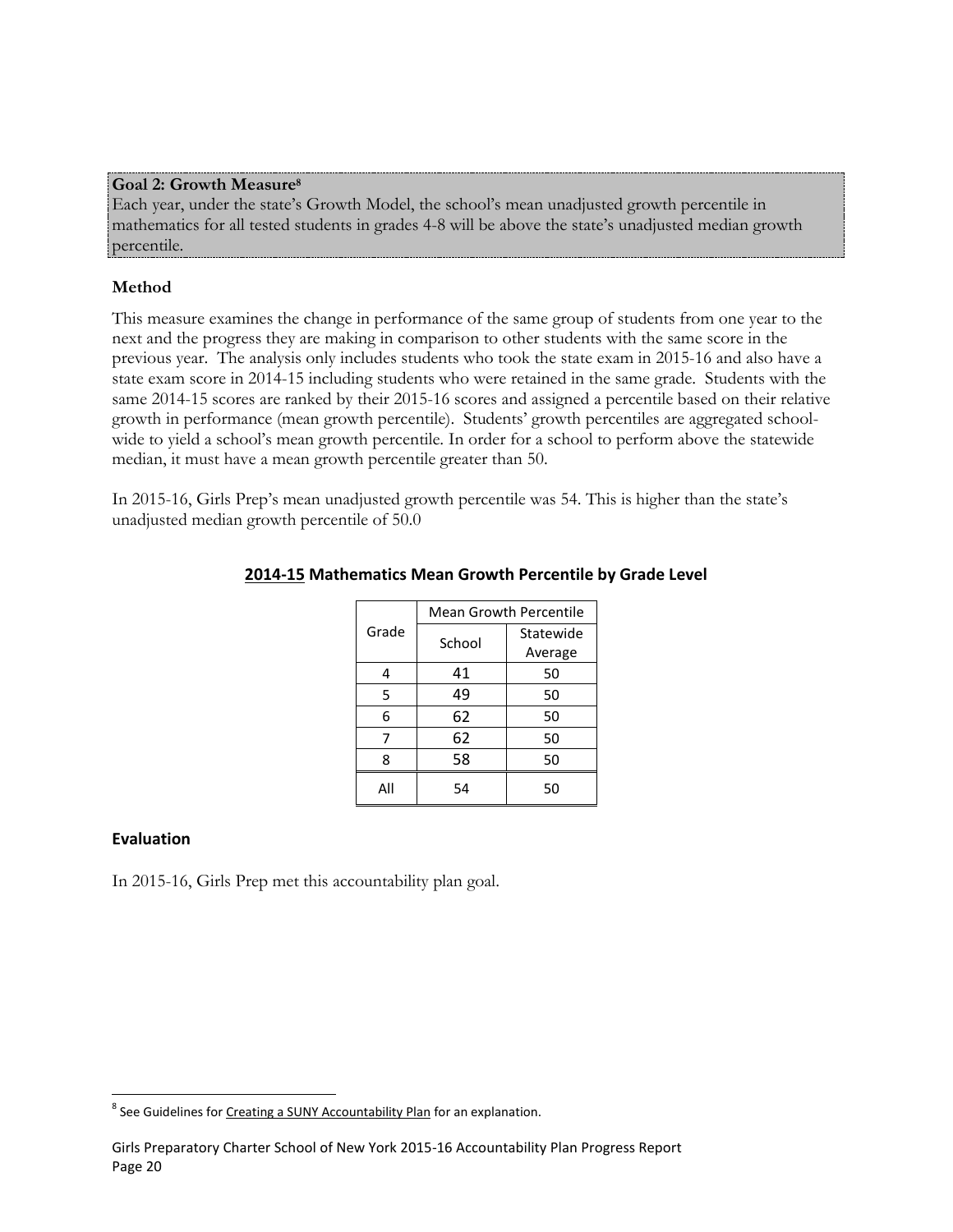# **Additional Evidence**

GPCSNY has met this accountability goal in three of the last four years.

| Grade | <b>Mean Growth Percentile</b> |         |         |         |  |  |  |
|-------|-------------------------------|---------|---------|---------|--|--|--|
|       | 2012-13                       | 2013-14 | 2014-15 | 2015-16 |  |  |  |
| 4     | 59                            | 50      | 54      | 41      |  |  |  |
| 5     | 44                            | 38      | 38      | 49      |  |  |  |
| 6     | 74.5                          | 71      | 52      | 62      |  |  |  |
|       | 53                            | 69      | 46      | 62      |  |  |  |
| 8     | 70.5                          | 49      | 33      | 58      |  |  |  |
| All   | 59.5                          | 55      | 45      | 54      |  |  |  |

# **Mathematics Mean Growth Percentile by Grade Level and School Year**

# **Summary of the Mathematics Goal**

We are committed to providing the resources needed for our students to become proficient mathematicians. GPCSNY is committed to a culture of continuous improvement where student achievement and success has no limit.

In 2015-16, GPCSNY achieved 4 out of the 5 possible measures for evaluation. Below we have outlined an action plan to implement in the coming year. This plan includes programs and processes that have proven to be successful and new strategies that address our observable gaps.

Like the overwhelming majority of charter schools in New York City, Girls Prep did not meet the goal of 75 percent proficiency in 2015-16. However, our outstanding growth data gives us confidence that we are on a predictive path to attaining that goal in the future.

| Type        | Measure                                                                                                                                                                                                                                                                                                                                                                          | <b>Outcome</b>  |
|-------------|----------------------------------------------------------------------------------------------------------------------------------------------------------------------------------------------------------------------------------------------------------------------------------------------------------------------------------------------------------------------------------|-----------------|
| Absolute    | Each year, 75 percent of all tested students who are enrolled in at least their<br>second year will perform at proficiency on the New York State mathematics<br>exam for grades 3-8.                                                                                                                                                                                             | Did Not Achieve |
| Absolute    | Each year, the school's aggregate Performance Level Index (PLI) on the state<br>mathematics exam will meet that year's Annual Measurable Objective (AMO)<br>set forth in the state's NCLB accountability system.                                                                                                                                                                 | Achieved        |
| Comparative | Each year, the percent of all tested students who are enrolled in at least their<br>second year and performing at proficiency on the state mathematics exam will<br>be greater than that of students in the same tested grades in the local school<br>district.                                                                                                                  | Achieved        |
| Comparative | Each year, the school will exceed its predicted level of performance on the state<br>mathematics exam by an Effect Size of 0.3 or above (performing higher than<br>expected to a small degree) according to a regression analysis controlling for<br>economically disadvantaged students among all public schools in New York<br>State. (Using 2012-13 school district results.) | Achieved        |
| Growth      | Each year, under the state's Growth Model the school's mean unadjusted<br>growth percentile in mathematics for all tested students in grades 4-8 will be                                                                                                                                                                                                                         | Achieved        |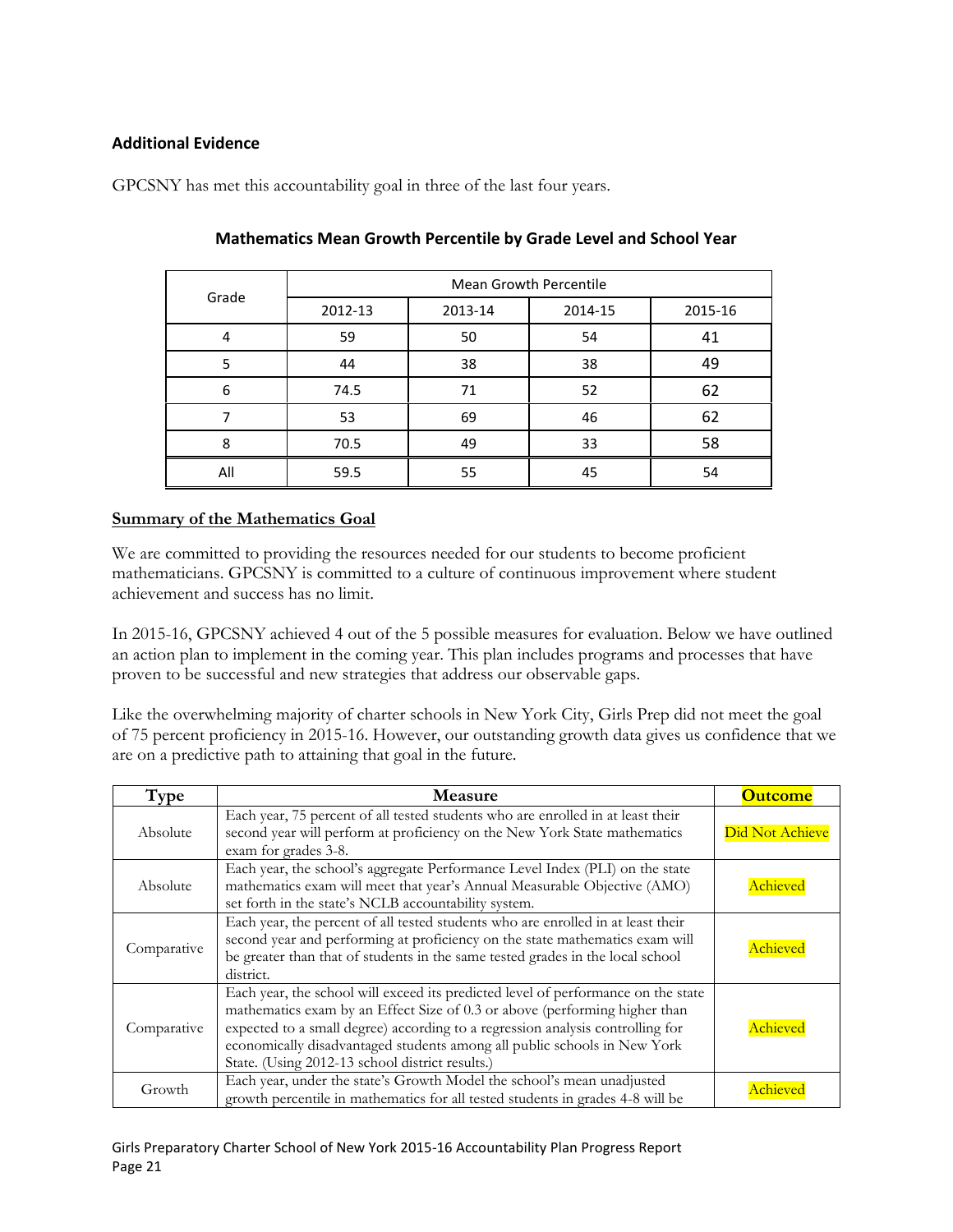| _ _ _ _ _ | $\alpha r$<br>11<br>ገf<br>116ء<br>711 11 t<br>и<br>w<br>12U 11'<br>.<br>∼<br>3141 |  |
|-----------|-----------------------------------------------------------------------------------|--|
|-----------|-----------------------------------------------------------------------------------|--|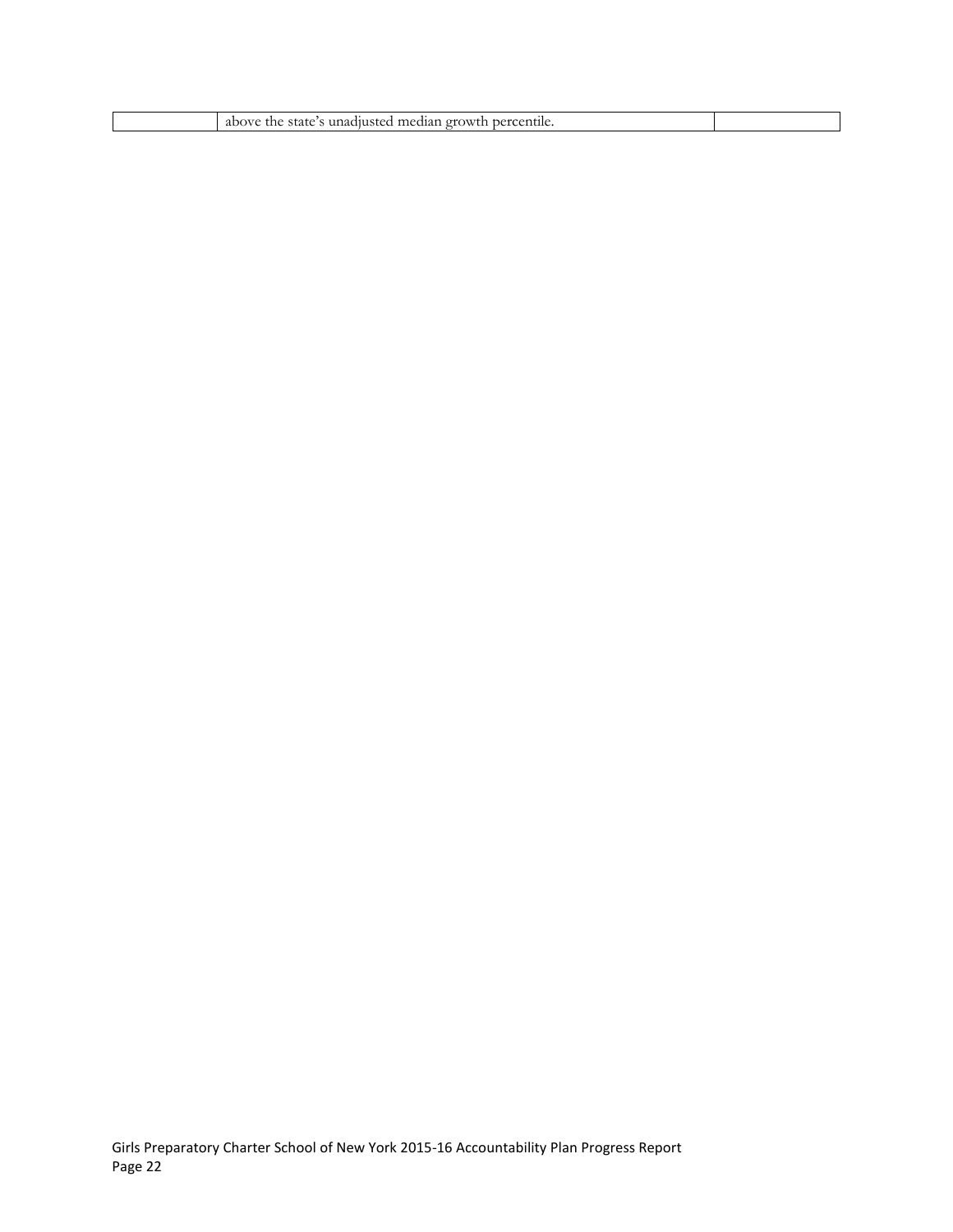## **Action Plan**

## **Increased Instructional Time**

In Grades K-4, we have implemented a new 30 minute problem-solving block. Students will spend this time critically engaging with a single rigorous question, developing their own strategies and discussing them with peers and as a whole class. We have contracted with Dr. Stephanie Smith to implement Cognitively Guided Instruction (CGI) "Number Talks" during this problem-solving block. CGI has previously been implemented by other NYC charter schools that have seen substantial growth in math achievement as a result.

#### **Instruction**

The second key lever to drive academic improvement is to continue to refine our coaching and observation processes. This year, Girls Prep's full-time instructional leaders include an ELA coach, two Directors of Curriculum and Assessment, and our principals, who are our primary instructional leaders. All of these individuals will regularly observe teachers and provide instructional feedback. Grade team leaders will also conduct informal observations and peer observations. All observations will utilize the Danielson framework as our model of excellent teaching.

In addition, we have invested in SWIVL and Teachboost technology to facilitate the videotaping and collaborative review of instruction respectively. We have set the expectation that video be used throughout the school's coaching cycles and professional development, both to highlight exemplar practice and to help teachers and leaders reflect on their practice.

#### **Data & Assessment**

Girls Prep Bronx teachers and instructional leaders routinely collect and analyze a wide variety of qualitative and quantitative data in order to improve curriculum and instruction. Students are assessed using curricular-aligned, performance-based assessments as measures of absolute performance. These rigorous assessments require synthesis and high-level application of knowledge from all subject areas. Student growth is measured using the NWEA MAP assessment. Throughout the year, students take interim assessments aligned with our scope and sequence in mathematics and in English Language Arts.

#### **Leadership**

As outlined in the ELA action plan above, Public Prep has made added additional supports and made significant changes in network and school leadership with the aim of improving instructional leadership, adult learning, teacher coaching and development.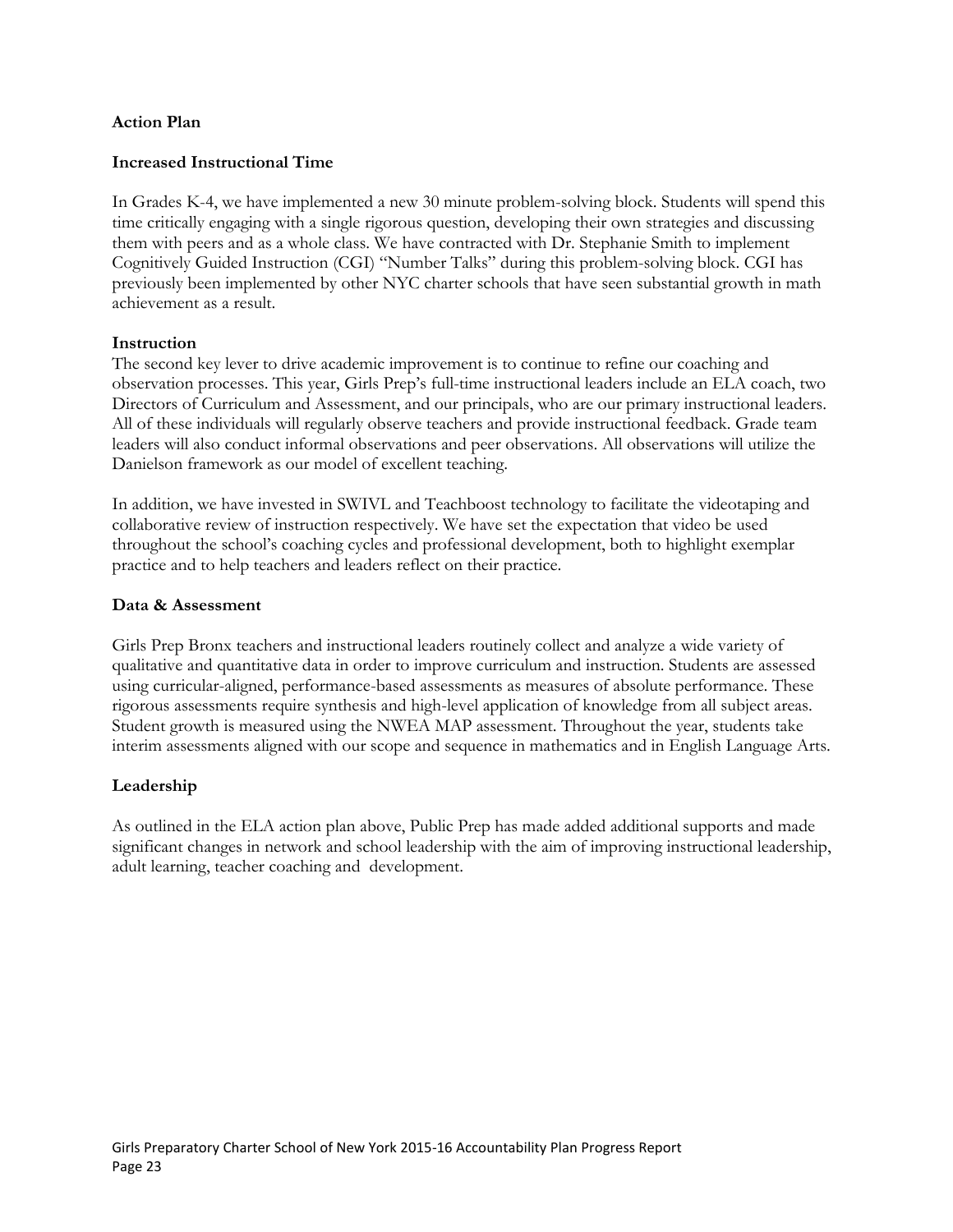## **SCIENCE**

#### **Goal 3: Science** GPCSNY students will demonstrate proficiency relevant to achievement in science.

#### **Background**

Science at GPCSNY allows students to explore the world through a hands-on, inquiry based approach. Throughout their years in school students will study physical, life, and earth science. As of 2013, every student at Girls Prep Bronx takes four periods of science per week taught in our dedicated science labs by subject specific teachers.

Science in kindergarten explores topics such as the five senses, changes in plants and animals through the seasons, taking care of the earth and magnetism. First grade topics include astronomy, the human body, animal diversity, properties of matter (solids and liquids), and light and sound. In second grade, students use the scientific process to learn about simple machines life cycles, and the symbiotic relationship of plants and animals among other topics.

As students move on to third grade, they build on their early childhood learning. Third grade students at GPCSNY complete an in-depth study of inherited traits, meteorology, ecology, and force and motion. As fourth graders, students delve into animals and plants in their environment, discover the properties of water, explore electrical energy and magnetism, and understand the impact that natural events have on our world. Fourth graders end the year participating in the NYS Science Written and Performance Assessment that focuses on knowledge gained throughout their elementary science program.

In fifth grade, students study ecosystems, classify living things, study the roots of scientific theory, and explore the stars and the solar system. Students build their reading, writing, and inquiry skills as they engage in projects and hands-on labs.

In every grade, teachers integrate opportunities for students to read and write about the content, skills, and processes developed through their inquiry work. Teachers use Delta Education FOSS science, the state standards, and the Next Gen Science Standards as the key resources in planning instruction.

#### **Goal 3: Absolute Measure**

Each year, 75 percent of all tested students enrolled in at least their second year will perform at proficiency on the New York State science examination.

#### **Method**

The school administered the New York State Testing Program science assessment to students in 4<sup>th</sup> and 8<sup>th</sup> grade in springs 2016. The school converted each student's raw score to a performance level and a grade-specific scaled score. The criterion for success on this measure requires students enrolled in at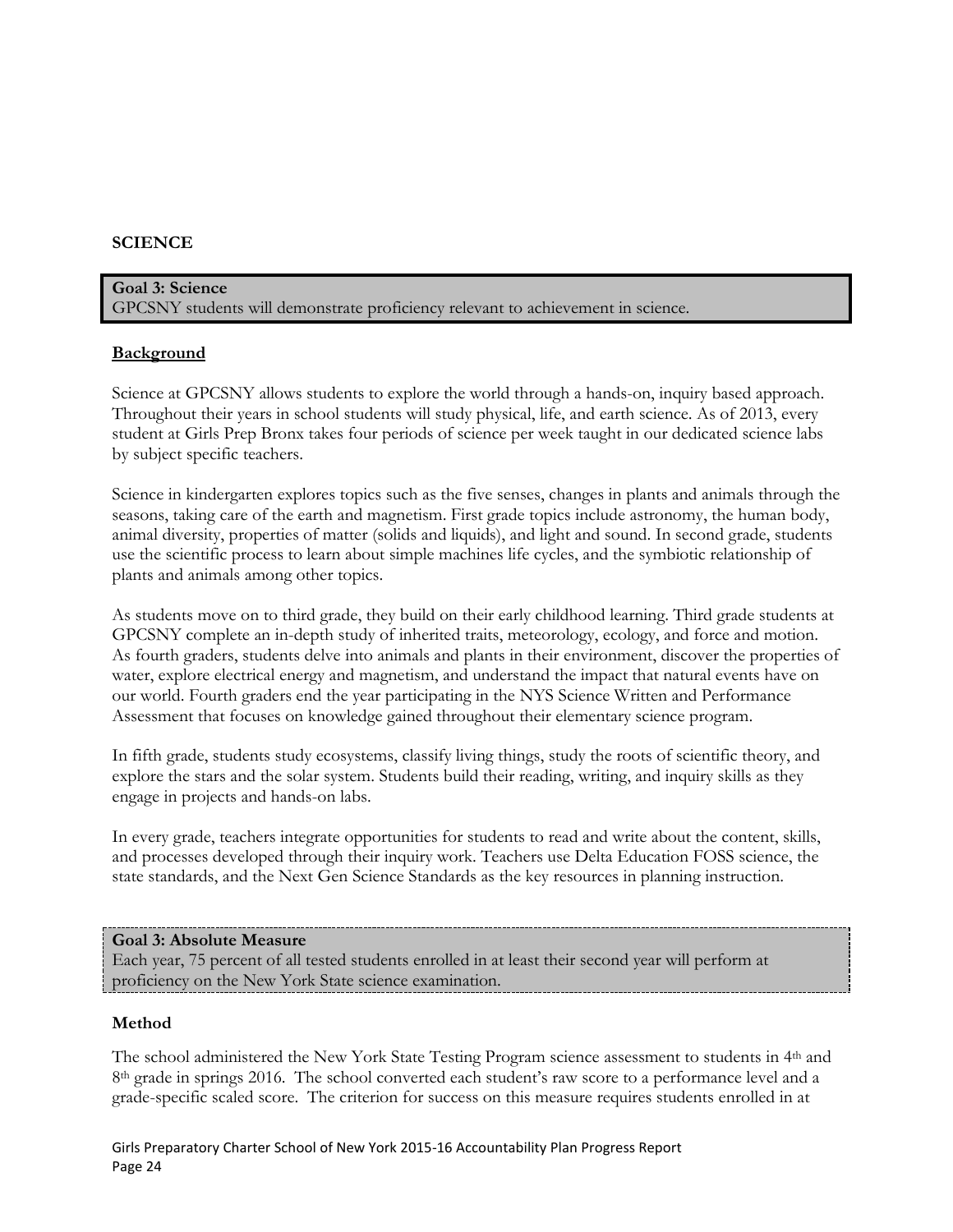least their second year (defined as enrolled by BEDS day of the previous school year) to score at proficiency.

## **Results**

93% of Girls Prep students enrolled in at least their second year were proficient on the NYS science examination.

|       | Percent of Students at Proficiency |                                                             |                              |                  |  |  |
|-------|------------------------------------|-------------------------------------------------------------|------------------------------|------------------|--|--|
| Grade |                                    | Charter School Students In At<br>Least 2 <sup>nd</sup> Year | <b>All District Students</b> |                  |  |  |
|       | Percent                            | Number<br>Tested                                            | Percent                      | Number<br>Tested |  |  |
|       | 98%                                | 54                                                          | N/A                          | N/A              |  |  |
| 8     | 86%                                | 42                                                          | N/A                          | N/A              |  |  |
| All   | 93%                                | 96                                                          | N/A                          | N/A              |  |  |

## **Charter School Performance on 2015-16 State Science Exam By All Students and Students Enrolled in At Least Their Second Year**

#### **Evaluation**

Girls Prep met this accountability goal.

# **Additional Evidence**

|       |         | Percent of Students Enrolled in At Least Their Second Year at Proficiency |             |                  |         |                  |             |                  |
|-------|---------|---------------------------------------------------------------------------|-------------|------------------|---------|------------------|-------------|------------------|
|       | 2012-13 |                                                                           | $2013 - 14$ |                  | 2014-15 |                  | $2015 - 16$ |                  |
| Grade | Percent | Number<br>Tested                                                          | Percent     | Number<br>Tested | Percent | Number<br>Tested | Percent     | Number<br>Tested |
|       | 98%     | 48                                                                        | 98%         | 42               | 88%     | 58               | 98%         | 54               |
| 8     | 70%     | 44                                                                        | 56%         | 64               | 88%     | 41               | 86%         | 42               |
| All   | 85%     | 92                                                                        | 73%         | 106              | 88%     | 99               | 93%         | 96               |

# **Science Performance by Grade Level and School Year**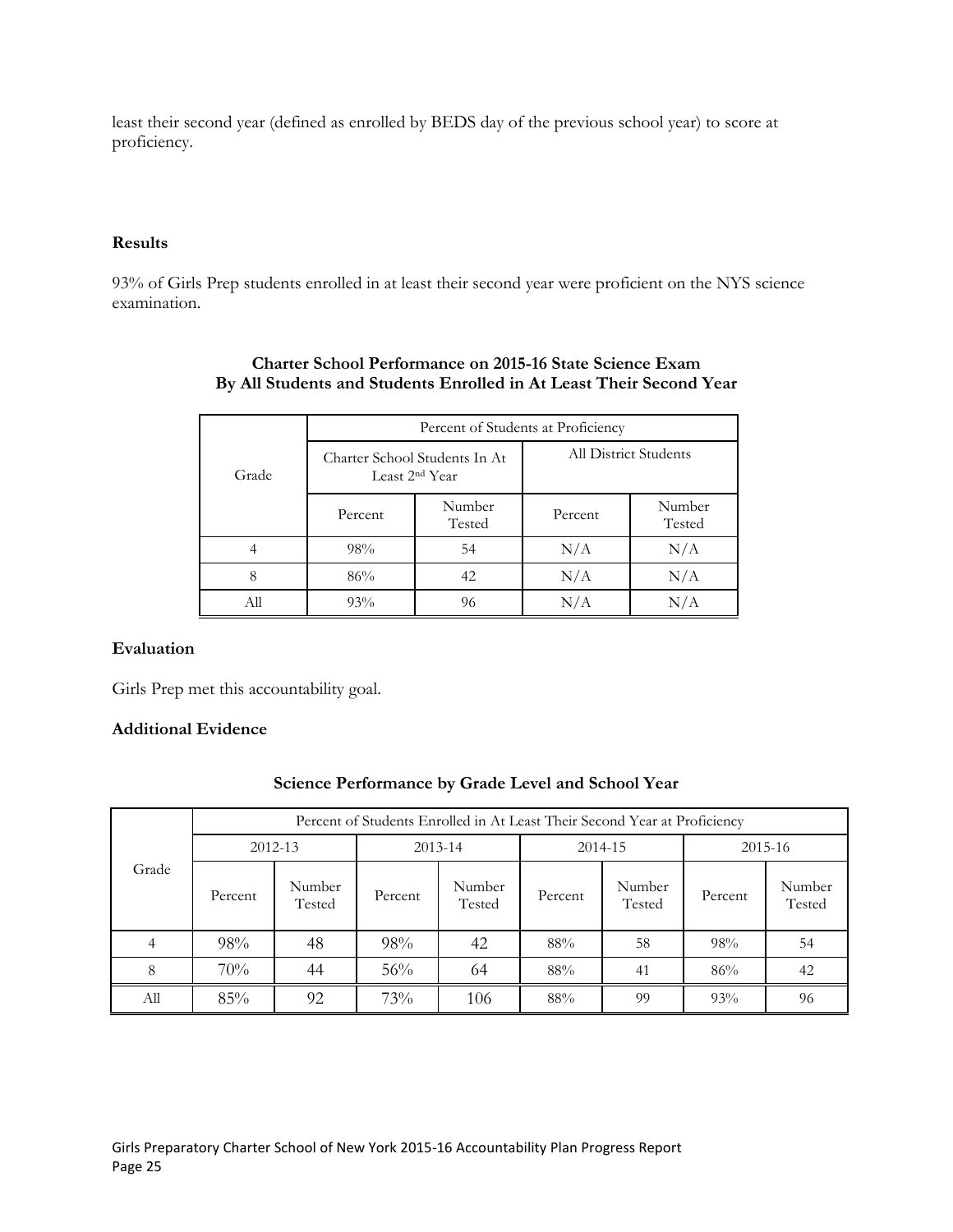## **Goal 3: Comparative Measure**

Each year, the percent of all tested students enrolled in at least their second year and performing at proficiency on the state science exam will be greater than that of all students in the same tested grades in the local school district.

## **Method**

The school compares tested students enrolled in at least their second year to all tested students in the surrounding public school district. Comparisons are between the results for each grade in which the school had tested students in at least their second year and the results for the respective grades in the local school district.

#### **Results**

Students enrolled in at least their second year at Girls Prep performed higher in 2014-15 than those in their host district, District 1, performed. Comparative data for 2015-16 has not yet been published.

|       | Percent of Students at Proficiency |                                                             |                              |                  |  |  |  |
|-------|------------------------------------|-------------------------------------------------------------|------------------------------|------------------|--|--|--|
| Grade |                                    | Charter School Students In At<br>Least 2 <sup>nd</sup> Year | <b>All District Students</b> |                  |  |  |  |
|       | Percent                            | Number<br>Tested                                            | Percent                      | Number<br>Tested |  |  |  |
|       | 98%                                | 54                                                          | N/A                          | N/A              |  |  |  |
| 8     | 86%                                | 42                                                          | N/A                          | N/A              |  |  |  |
| All   | 93%                                | 96                                                          | N/A                          | N/A              |  |  |  |

# **2015-16 State Science Exam Charter School and District Performance by Grade Level**

#### **Evaluation**

GPCSNY met the accountability measure requiring that students who are enrolled in at least their second year and performing at proficiency on the state science exam to be greater than that of all students in the same tested grades in the local school district.

#### **Additional Evidence**

Girls Prep met this accountability goal in each year of the accountability period prior to 2015-16.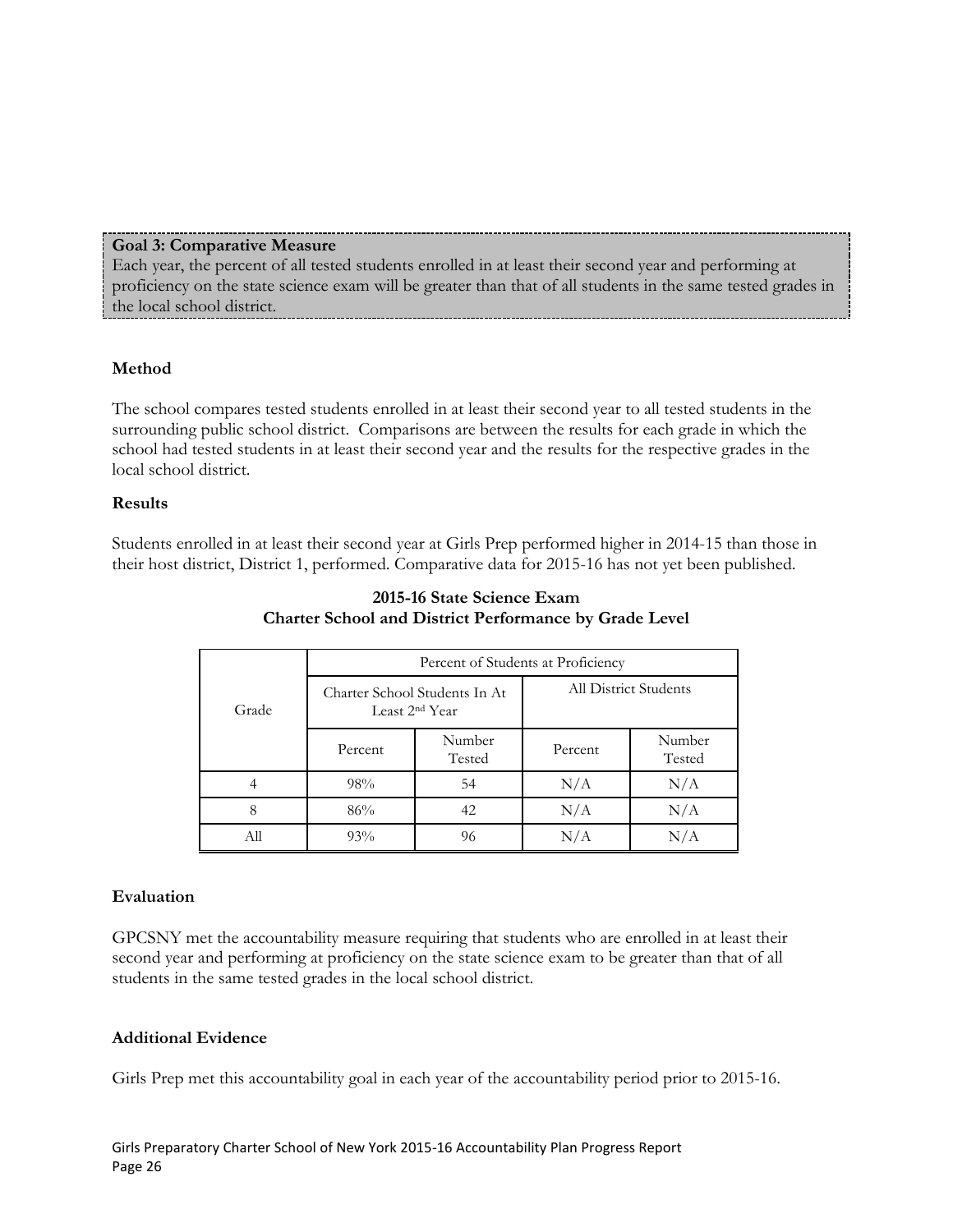|                | Percent of Charter School Students at Proficiency and Enrolled in At Least their Second Year<br>Compared to Local District Students |                   |               |                   |               |                   |                   |                   |
|----------------|-------------------------------------------------------------------------------------------------------------------------------------|-------------------|---------------|-------------------|---------------|-------------------|-------------------|-------------------|
| Grade          |                                                                                                                                     | $2012 - 13$       |               | 2013-14           |               | 2014-15           |                   | $2015 - 16$       |
|                | Girls<br>Prep                                                                                                                       | Local<br>District | Girls<br>Prep | Local<br>District | Girls<br>Prep | Local<br>District | Charter<br>School | Local<br>District |
| $\overline{4}$ | 98%                                                                                                                                 | 87%               | 98%           | 85%               | 88%           | 83%               | 98%               | N/A               |
| 8              | 70%                                                                                                                                 | $54\%$            | 56%           | 51%               | 88%           | 65%               | 70%               | N/A               |
| All            | 85%                                                                                                                                 | 74%               | 73%           | 71%               | 88%           | 76%               | 85%               | N/A               |

# **Science Performance of Charter School and Local District by Grade Level and School Year**

## **Summary of the Science Goal**

GPCSNY met two out of two science goals in 2015-16.

| Type        | <b>Measure</b>                                                                                                                                                                                                                                  | Outcome  |
|-------------|-------------------------------------------------------------------------------------------------------------------------------------------------------------------------------------------------------------------------------------------------|----------|
| Absolute    | Each year, 75 percent of all tested students enrolled in at least<br>their second year will perform at proficiency on the New York<br>State examination.                                                                                        | Achieved |
| Comparative | Each year, the percent of all tested students enrolled in at least<br>their second year and performing at proficiency on the state<br>exam will be greater than that of all students in the same tested<br>grades in the local school district. | Achieved |

# **Action Plan**

We will be looking critically at the alignment of our science curriculum to the Grade 4 and 8 NYS science test. Although we are confident that our curriculum covers all of the material necessary to succeed on the Grade 4 NYS science test, certain content areas may not receive appropriate emphasis or be taught in the appropriate sequence. We will seek to uncover and remedy any gaps in 2016-17.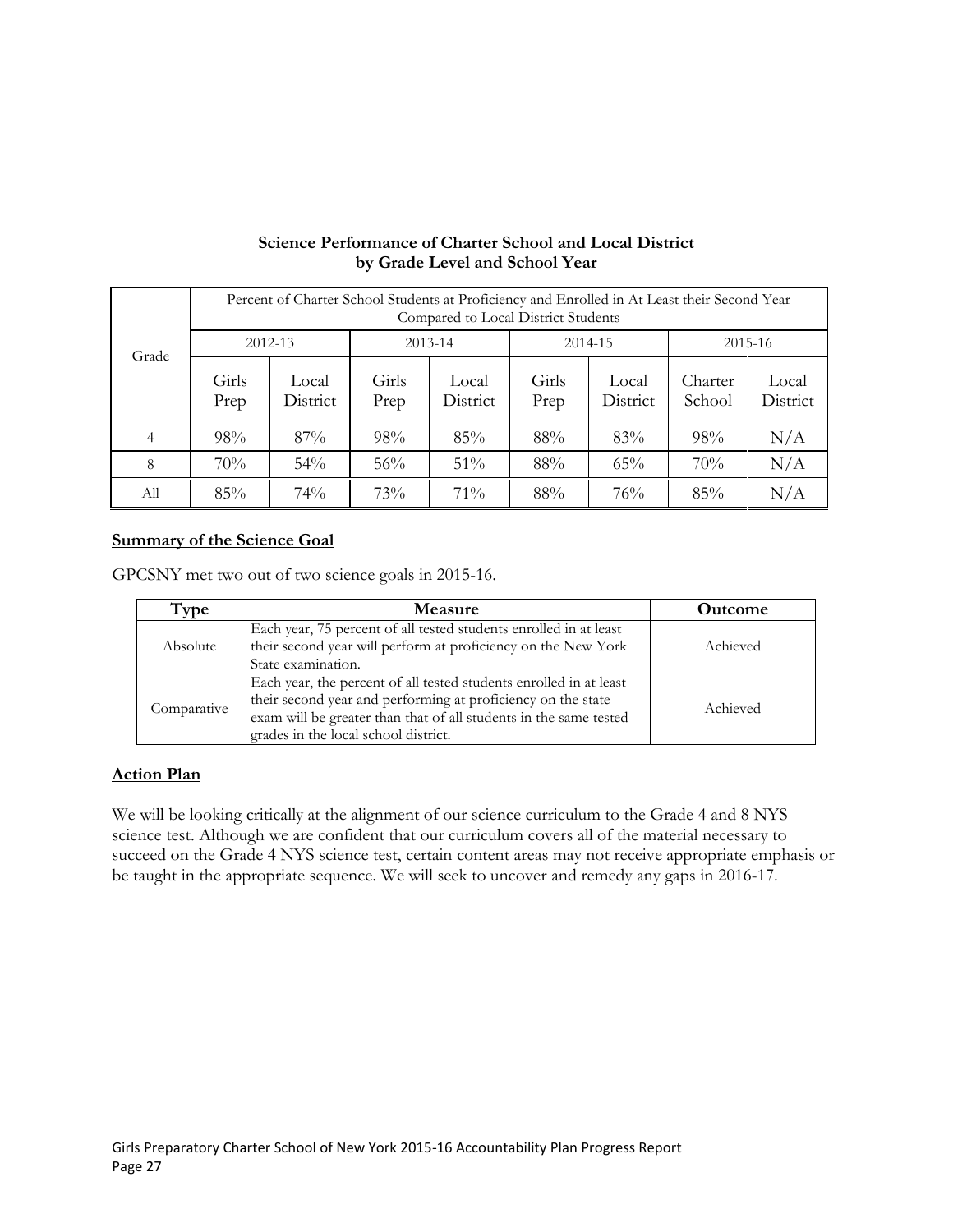# **Goal 4: NCLB**

The school will be in Good Standing each year.

## **Goal 4: Absolute Measure**

Under the state's NCLB accountability system, the school's Accountability Status is in good standing: the state has not identified the school as a Focus School nor determined that it has met the criteria to be identified as a local-assistance-plan school.

## **Method**

Since *all* students are expected to meet the state's learning standards, the federal No Child Left Behind legislation stipulates that various sub-populations and demographic categories of students among all tested students must meet state proficiency standards. New York, like all states, established a system for making these determinations for its public schools. Each year the state issues School Report Cards. The report cards indicate each school's status under the state's No Child Left Behind (NCLB) accountability system.

## **Results**

For the 2015-16 school year Girls Prep was in Good Standing.

# **Evaluation**

GPCSNY met this accountability goal.

| <b>NCLB</b> Status by Year |               |  |  |  |  |
|----------------------------|---------------|--|--|--|--|
| Year                       | <b>Status</b> |  |  |  |  |
| 2007-08                    | Good Standing |  |  |  |  |
| 2008-09                    | Good Standing |  |  |  |  |
| 2009-10                    | Good Standing |  |  |  |  |
| 2010-11                    | Good Standing |  |  |  |  |
| 2011-12                    | Good Standing |  |  |  |  |
| 2012-13                    | Good Standing |  |  |  |  |
| 2013-14                    | Good Standing |  |  |  |  |
| 2014-15                    | Good Standing |  |  |  |  |
| 2015-16                    | Good Standing |  |  |  |  |

## **Additional Evidence**

GPCSNY has been in good standing for each year of the Accountability Period.